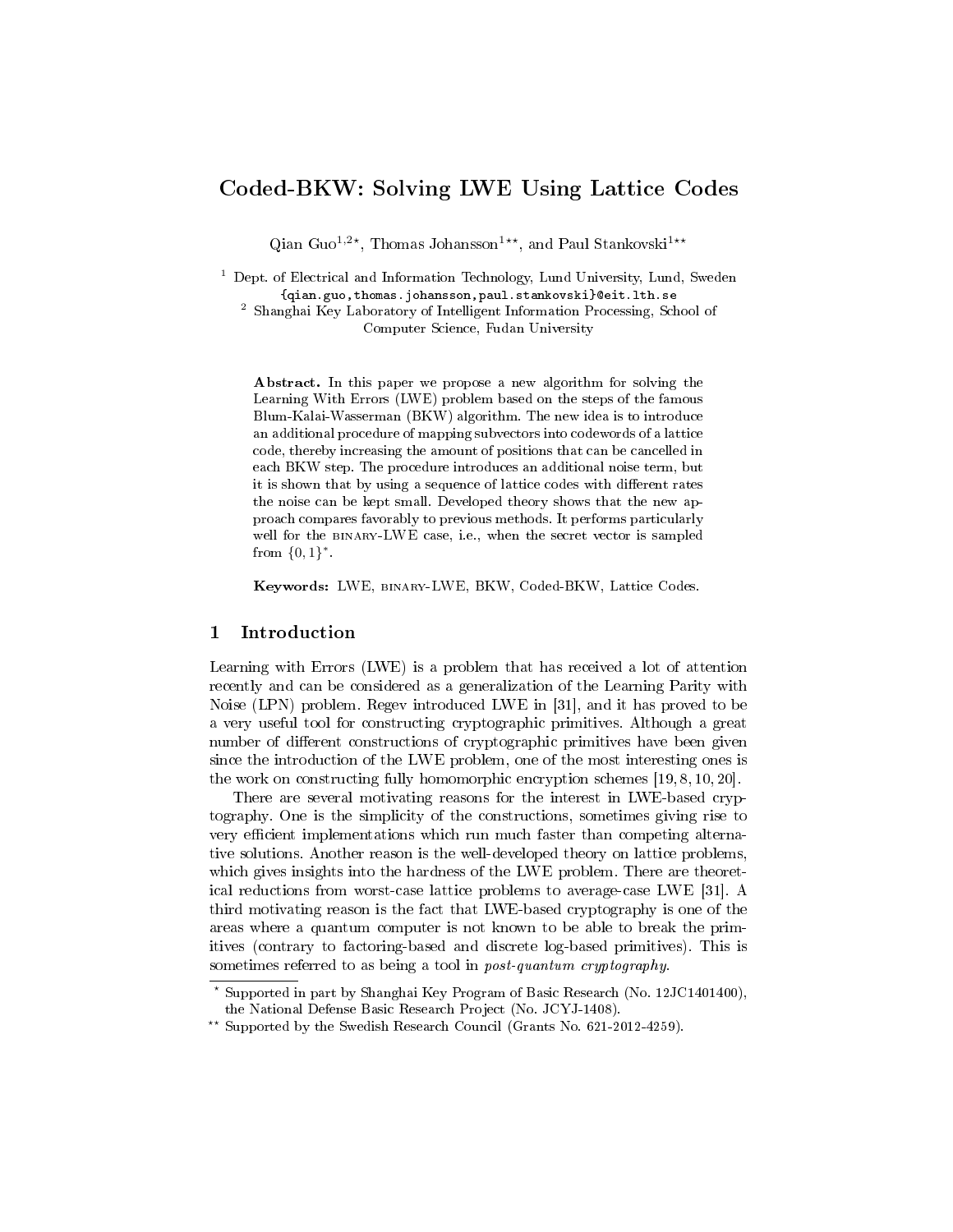Let us state the LWE problem.

**Definition 1.** Let n be a positive integer, q an odd prime, and let  $X$  be an error distribution selected as the discrete Gaussian distribution on  $\mathbb{Z}_q$ . Fix s to be a secret vector in  $\mathbb{Z}_q^n$ , chosen according to a uniform distribution. Denote by  $L_{\mathbf{s},\mathcal{X}}$ the probability distribution on  $\mathbb{Z}_q^n\times\mathbb{Z}_q$  obtained by choosing  $\mathbf{a}\in\mathbb{Z}_q^n$  uniformly at random, choosing an error  $e \in \mathbb{Z}_q$  according to X and returning

$$
(\mathbf{a}, z) = (\mathbf{a}, \langle \mathbf{a}, \mathbf{s} \rangle + e)
$$

in  $\mathbb{Z}_q^n\times\mathbb{Z}_q$ . The (search) LWE problem is to find the secret vector s given a fixed number of samples from  $L_{\mathbf{s},\mathcal{X}}$ .

The definition above gives the *search* LWE problem, as the problem description asks for the recovery of the secret vector s. Another variant is the so-called decision LWE problem. In this case the problem is to distinguish samples drawn from  $L_{\mathbf{s},\mathcal{X}}$  and samples drawn from a uniform distribution on  $\mathbb{Z}_q^n\times\mathbb{Z}_q$ . Typically, we are then interested in distinguishers with non-negligible advantage.

The parameters of an LWE instance are typically chosen with some internal relations. The prime q is chosen as a polynomial in  $n$ , and the discrete Gaussian distribution X has mean zero and standard deviation  $\sigma = \alpha \cdot q$  for some small  $\alpha$ . For example, in [31], Regev proposed to use parameters  $q \approx n^2$  and  $\alpha =$  $1/(\sqrt{2\pi n} \cdot \log_2^2 n).$ 

#### 1.1 Previous Work

A number of algorithms for solving the LWE problem have been given, using different approaches. As there is a strong connection to lattice problems, a direction for a subset of the algorithms has been to either rewrite the LWE problem as the problem of finding a short vector in a dual lattice, the Short Integer Solution (SIS) problem, or to solve the Bounded Distance Decoding (BDD) problem. Lattice reduction algorithms may be applied to solve these problems. Even though there has been a lot of research devoted to the study of lattice reduction algorithms, there still seems to be quite some uncertainty about the complexity and performance of such algorithms for higher dimensions.

Another very interesting approach was given by Arora and Ge in [5], where they proposed a novel algebraic approach to solve the LWE problem. The asymptotic complexity of this algorithm is subexponential when  $\sigma \leq \sqrt{n}$ , but fully exponential otherwise. The algorithm is mainly of asymptotic interest as applying it on specific instances gives higher complexity than other solvers.

Finally, much work has been done on combinatorial algorithms for solving LWE, all taking the famous Blum-Kalai-Wasserman (BKW) algorithm [7] as a basis. The BKW algorithm resembles the generalized birthday approach by Wagner [34] and was originally given as an algorithm for solving the LPN problem. These combinatorial algorithms have the advantage that their complexity can be analyzed in a standard way and we can get explicit values on the complexity for different instantiations of the LWE problem. Even though we use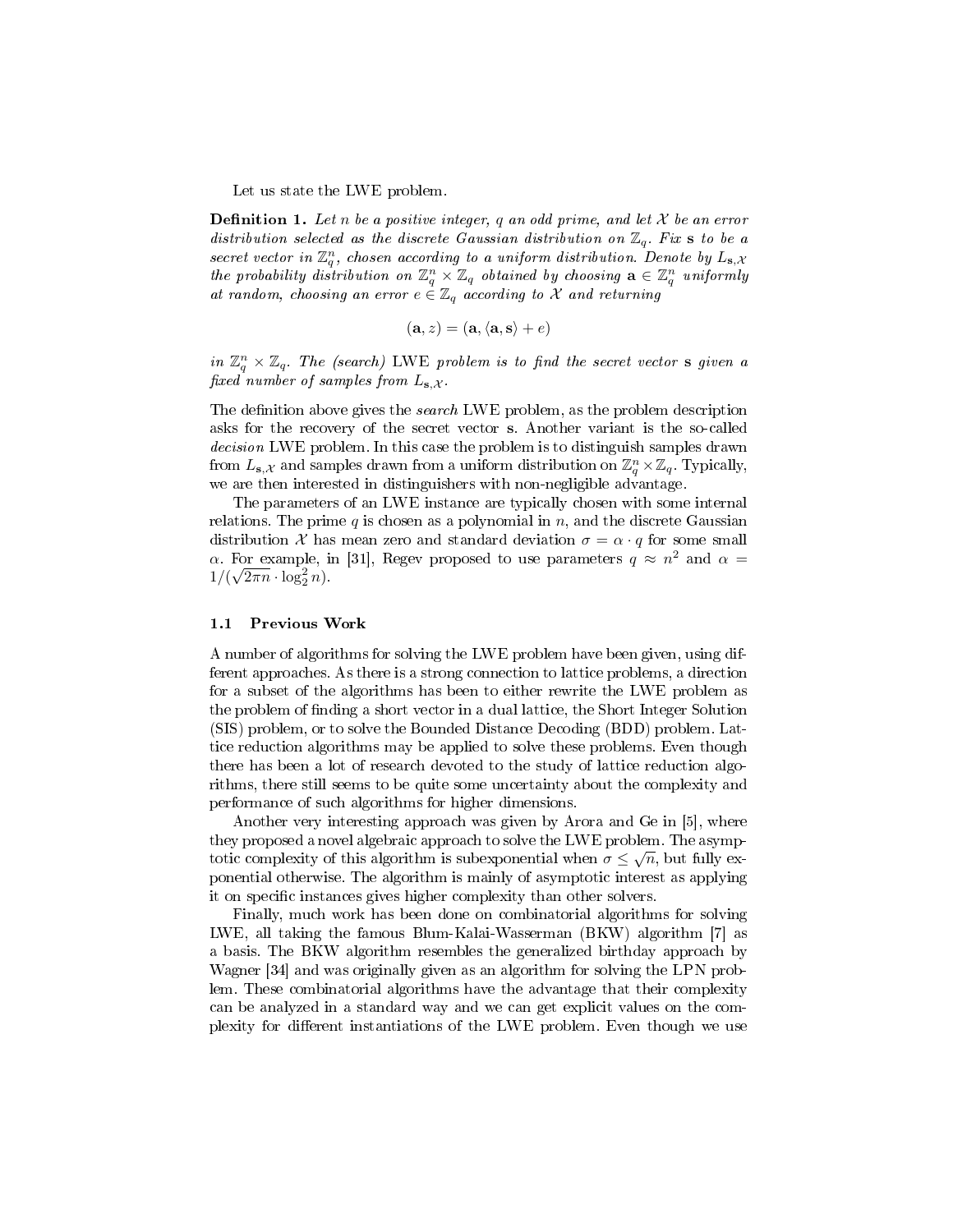approximations in the analysis, the deviation between theoretical analysis and actual performance seems to be small [3, 17]. This approach tends to give algorithms with the best performance for some important parameter choices. A possible drawback with BKW-based algorithms is that they usually require a huge amount of memory, often of the same order as the time complexity. Some recent work in this direction is [1, 3, 17].

### 1.2 Motivation and Contributions

We know that the theoretical hardness of the LWE problem is well-established, through reductions to hard lattice problems [31, 9, 30]. This can be transferred to asymptotic statements on the security. In fact, most proposals of LWE-based cryptographic primitives rely only on asymptotics when arguing about security.

But there is also a huge interest in studying the actual hardness of specific instances of the LWE problem. How does the choice of parameters  $(n, q, \sigma)$ influence the complexity of solving LWE? What are the smallest parameters we can have and still achieve, say, 80-bit security?

In this paper we introduce a new algorithm for the LWE problem which again uses the BKW algorithm as a basis. The novel idea is to introduce a modified BKW step, we call it a coded-BKW step, that allows us to cancel out more positions in the a vectors than a traditional BKW step. The coded-BKW step involves mapping the considered part of an a vector into a nearest codeword in a lattice code (a linear code over  $\mathbb{Z}_q$ , where the distance is the Euclidean norm). The mapping to the nearest codeword introduces some noise, but with a proper selection of parameters this can be kept bounded and small enough not to in fluence the total noise in the BKW procedure too much. Whenever any pair of a vectors map to the same codeword, they are added together creating a new sample with a part of the a vector cancelled, as is the usual result of a BKW step. These samples are the input to the next step in the BKW procedure. The algorithm also contains some additional new steps using the discrete Fast Fourier Transform (FFT) to provide some additional improvement. The new ideas have some connection to the recent paper on LPN [22], but in that paper a binary

| n   | q                      | $\sigma$ | Complexity $(\log_2 \# \mathbb{Z}_q)$ |                      |                                             |                                                  |  |  |
|-----|------------------------|----------|---------------------------------------|----------------------|---------------------------------------------|--------------------------------------------------|--|--|
|     |                        |          | This paper<br>Section 5)              | Duc et al.<br>$[17]$ | NTL-BKZ<br>Lindner-Peikert<br>Model [25, 1] | <b>BKZ 2.0</b><br>Simulator Model<br>[11, 26, 1] |  |  |
|     | Regev <sup>[31]</sup>  |          |                                       |                      |                                             |                                                  |  |  |
| 128 | 16,411                 | 11.81    | 84.5                                  | 95.0                 | 61.6                                        | 61.9                                             |  |  |
| 256 | 65,537                 | 25.53    | 145.1                                 | 178.7                | 175.5                                       | 174.5                                            |  |  |
| 512 | 262,147                | 57.06    | 287.6                                 | 357.5                | 386.8                                       | 518.6                                            |  |  |
|     | Lindner & Peikert [25] |          |                                       |                      |                                             |                                                  |  |  |
| 128 | 2,053                  | 2.70     | 69.7                                  | 83.7                 | 54.5                                        | 57.1                                             |  |  |
| 256 | 4.099                  | 3.34     | 123.8                                 | 154.2                | 156.2                                       | 151.2                                            |  |  |
| 512 | 4.099                  | 2.90     | 209.2                                 | 271.8                | 341.9                                       | 424.5                                            |  |  |

Table 1. Time complexity comparison for solving various LWE instances.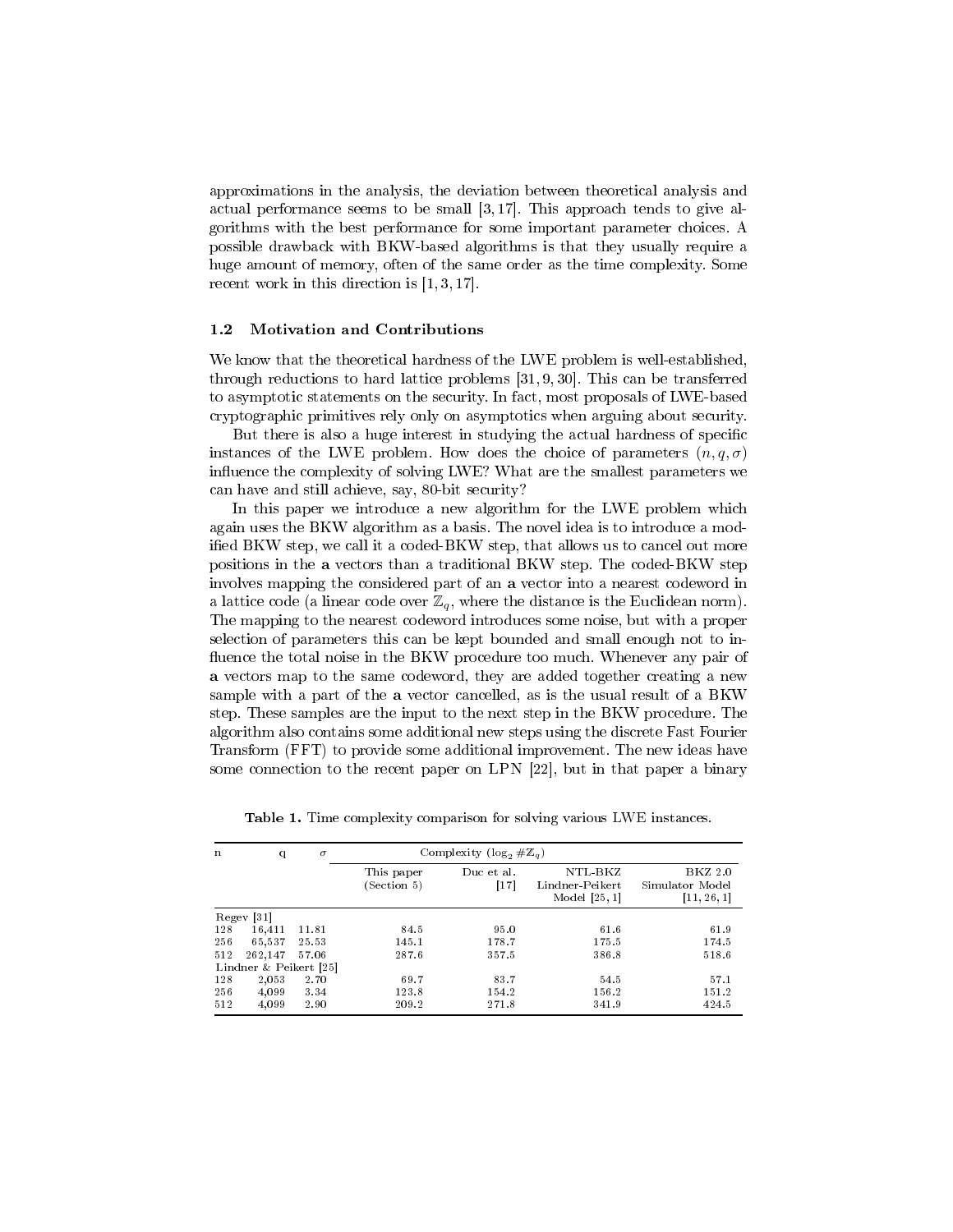| n               | q       | $\sigma$ | Complexity ( $\log_2 \# \mathbb{Z}_2$ ) |                              |                     |                                 |             |  |
|-----------------|---------|----------|-----------------------------------------|------------------------------|---------------------|---------------------------------|-------------|--|
|                 |         |          | This paper                              | Albrecht et al. [3]          |                     | NTL-BKZ                         | BKZ 2.0     |  |
|                 |         |          | (Section 7)                             | w/o Unnatur<br>-al Selection | Improved<br>Version | L-P Model Sim. Model<br>[25, 1] | [11, 26, 1] |  |
| $[31]$<br>Regev |         |          |                                         |                              |                     |                                 |             |  |
| 128             | 16.411  | 11.81    | 58.8                                    | 78.2                         | 74.2                | 65.4                            | 65.7        |  |
| 256             | 65,537  | 25.53    | 97.9                                    | 142.7                        | 132.5               | 179.5                           | 178.5       |  |
| 512             | 262.147 | 57.06    | 163.7                                   | 251.2                        | 241.8               | 390.9                           | 522.8       |  |

Table 2. Time complexity comparison for solving various binary-LWE instances.

covering code (see [12] for definition) was used after the BKW steps. Also the recent work [3] has some connections as it introduces additional noise in the BKW steps by the so-called lazy modulus switching. Still, the new algorithm outperforms previous BKW-type algorithms for solving  $LWE$  even when compared with the most recent work [17], we improve significantly (as detailed in Table 1).

We also apply the algorithm in a slightly modified form on the BINARY-LWE problem. The binary-LWE problem is the LWE problem when the secret vector **s** is chosen uniformly from  $\{0,1\}^n$ . In this case we have a huge improvement (see Table 2) in performance compared with other algorithms.

Tables 1 and 2 show comparisons of different algorithms for solving various LWE and binary-LWE instances, respectively. We compare the performance of the new algorithm with the previous best BKW variant (i.e., Duc et al. [17] for LWE or Albrecht et al. [3] for binary-LWE) and the estimates (under certain models [29, 25, 11, 26]) for distinguishing LWE (or binary-LWE) samples from uniform using lattice reduction algorithms, when LWE is reduced to SIS. The results consolidate the understanding that BKW is asymptotically efficient. For the toy LWE instances with  $n = 128$ , the SIS approach still beats all the BKW variants, including ours; but the recent variant has greatly narrowed the gap. The situation alters when the parameter  $n$  increases.

We also obtain a significant improvement (i.e., with a factor of more than  $2^{11}$ in time) on solving an LWE  $(136, 2003, 5.19)$ -instance, which first appeared in [29] and was then adopted as an example in [25], compared with the estimates in [1] that use the BDD approach.

Thus, we are close to a conclusion that, when choosing LWE instances for today's cryptosystems (e.g., achieving an 80-bit or higher security level), thwarting of BKW-type attacks must be taken into consideration.

The remainder of the paper is organized as follows. In Section 2 we describe the basic theory around the LWE problem. We give a short description of the BKW algorithm in Section 3, and then present the novel modification in the next section. We detail the algorithm in Section 5, analyze its complexity in Section 6, and then propose a variant for binary-LWE in Section 7. This is followed by the sections of implementation and results. We finally concludes this paper in Section 10.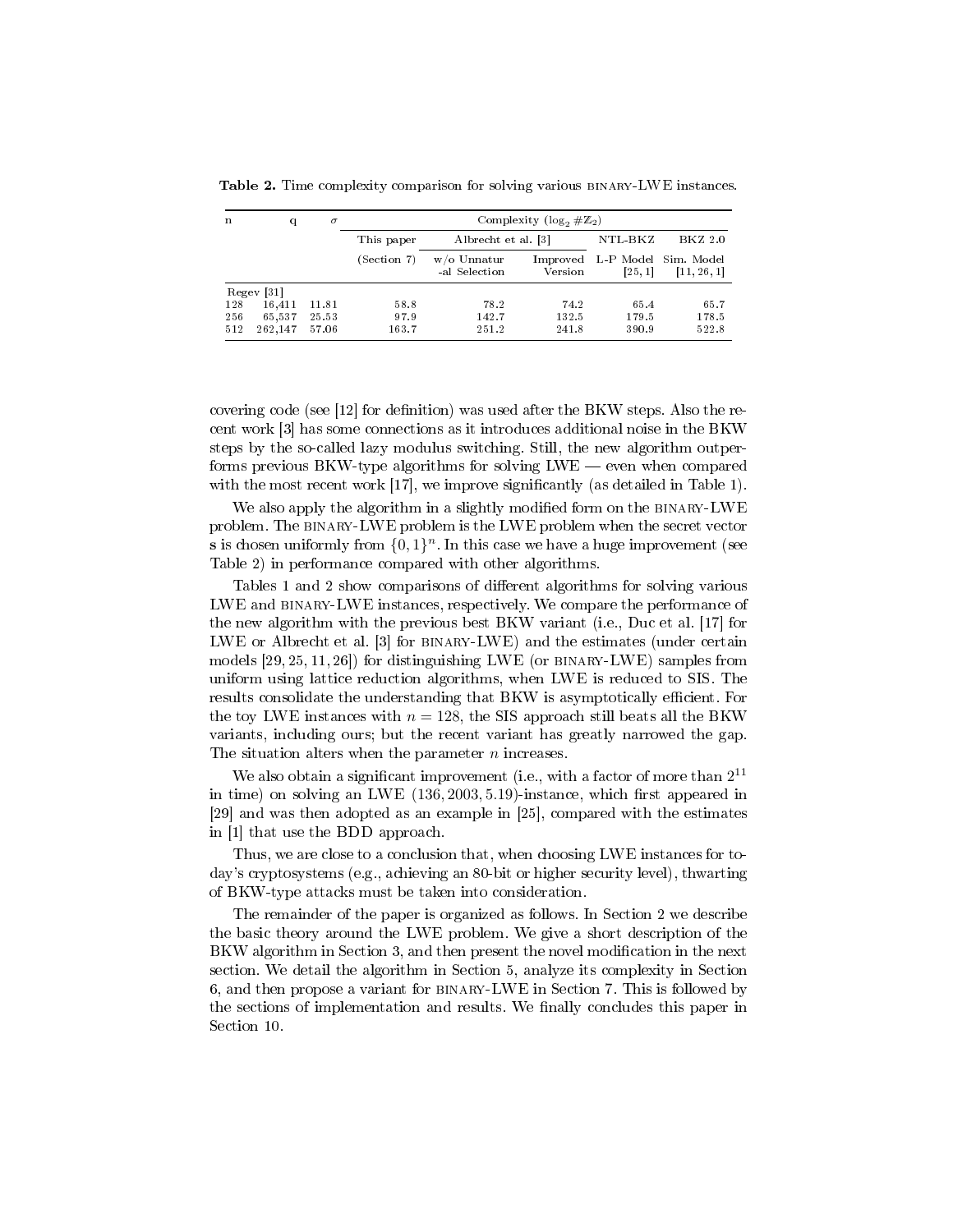### 2 Background

On an *n*-dimensional Euclidean space  $\mathbb{R}^n$ , the intuitive notion of length of a vector  $\mathbf{x} = (x_1, x_2, \dots, x_n)$  is captured by the  $L_2$ -norm;  $\|\mathbf{x}\| = \sqrt{x_1^2 + \dots + x_n^2}$ . The Euclidean distance between two vectors **x** and **y** in  $\mathbb{R}^n$  is defined as  $\|\mathbf{x} - \mathbf{y}\|$ . For a given set of vectors  $\mathcal{L}$ , the minimum mean square error (MMSE) estimator assigns each vector in  $\mathbb{R}^n$  to the vector  $\mathbf{l} \in \mathcal{L}$  such that  $\|\mathbf{x} - \mathbf{l}\|$  is minimized. Let us shortly introduce the discrete Gaussian distribution.

### 2.1 Discrete Gaussian Distribution

Let  $x \in \mathbb{Z}$ . The discrete Gaussian distribution on  $\mathbb Z$  with mean 0 and variance  $\sigma^2$ , denoted  $D_{\mathbb{Z},\sigma}$ , is the probability distribution obtained by assigning a probability proportional to  $\exp(-x^2/2\sigma^2)$  to each  $x\in\mathbb{Z}$ . The  $\mathcal X$  distribution $^3$  with variance  $\sigma^2$  is the distribution on  $\mathbb{Z}_q$  obtained by folding  $D_{\mathbb{Z},\sigma}$  modq, i.e., accumulating the value of the probability mass function over all integers in each residue class mod q. Similarly, we define the discrete Gaussian over  $\mathbb{Z}^n$  with variance  $\sigma^2,$ denoted  $D_{\mathbb{Z}^n, \sigma}$ , as the product distribution of n independent copies of  $D_{\mathbb{Z}, \sigma}$ .

In general, the discrete Gaussian distribution does not exactly inherit the usual properties from the continuous case, but in our considered cases it will be close enough and we will use properties from the continuous case, as they are approximately correct. For example, if  $X$  is drawn from  $\mathcal{X}_{\sigma_1}$  and  $Y$  is drawn from  $\mathcal{X}_{\sigma_2}$ , then we consider  $X + Y$  to be drawn from  $\mathcal{X}_{\sqrt{\sigma_1^2 + \sigma_2^2}}$ . This follows the path of previous work [1].

A central point in cryptanalysis is to estimate the number of samples required to distinguish between two distributions, in our case the uniform distribution on  $\mathbb{Z}_q$  and  $\mathcal{X}_\sigma$ . The solution to this distinguishing problem leads to an efficient key recovery: we assume that for a right guess, the observed symbol is  $\mathcal{X}_{\sigma}$  distributed; otherwise, it is uniformly random. Thus, we need to distinguish the secret from Q candidates. We follow the theory from linear cryptanalysis [6] (also similar to that in correlation attacks  $[15]$ , that the number M of required samples to test is about  $\mathcal{O}\left(\frac{\ln(Q)}{A(X) \| Q\|}\right)$  $\frac{\ln(Q)}{\Delta(\mathcal{X}_{\sigma}||U)}\right)$ , where  $\Delta(\mathcal{X}_{\sigma}||U)$  is the divergence<sup>4</sup> between  $\mathcal{X}_{\sigma}$  and the uniform distribution U in  $\mathbb{Z}_q$ .

### 2.2 LWE Problem Description

We already gave the definition of the search LWE problem in Definition 1. As we will focus on this problem, we skip giving a more formal definition of the decision version of LWE. Instead we reformulate the search LWE problem a bit.

<sup>&</sup>lt;sup>3</sup> It is also denoted  $\mathcal{X}_{\sigma}$ , and we omit  $\sigma$  if there is no ambiguity.

<sup>4</sup> Divergence has a couple of aliases in literature: relative entropy, information divergence, Kullback-Leibler divergence, etc.. We refer the interested reader to [15] for the rigorous definition. In this paper, the divergence  $\Delta(\mathcal{X}_{\sigma}||U)$  will be computed numerically.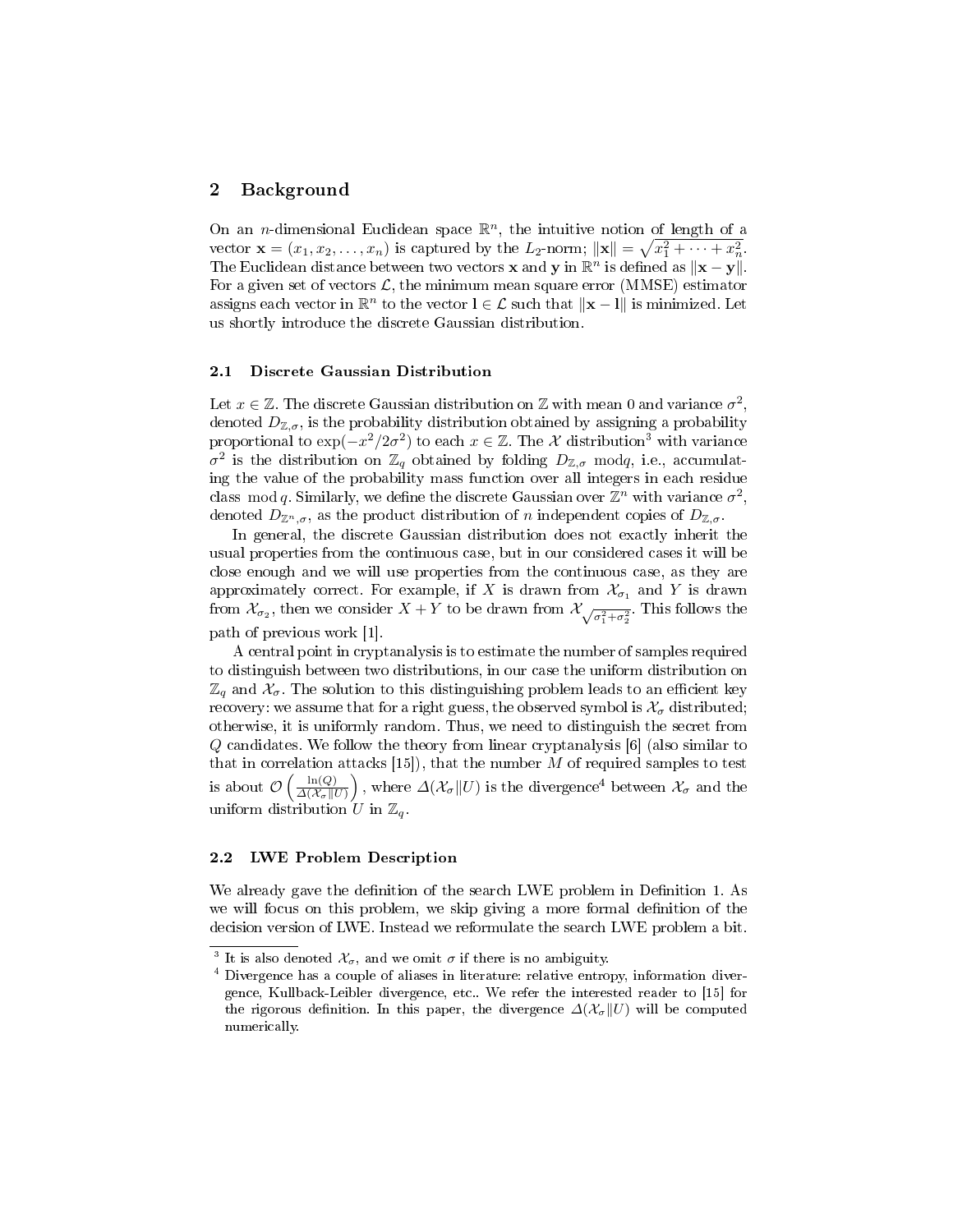Assume that we ask for m samples from the LWE distribution  $L_{s,x}$  and the response is denoted as

$$
(\mathbf{a}_1,z_1),(\mathbf{a}_2,z_2),\ldots,(\mathbf{a}_m,z_m),
$$

where  $\mathbf{a}_i \in \mathbb{Z}_q^n$ ,  $z_i \in \mathbb{Z}_q$ . We introduce  $\mathbf{z} = (z_1, z_2, \dots, z_m)$  and  $\mathbf{y} = (y_1, y_2, \dots, y_m)$  ${\bf s}{\bf A}.$  We can then write  ${\bf A}=\left[{\bf a}_1^{\scriptscriptstyle\rm T}~{\bf a}_2^{\scriptscriptstyle\rm T}~\cdots~{\bf a}_n^{\scriptscriptstyle\rm T}\right]$  and  ${\bf z}={\bf s}{\bf A}+{\bf e},$  where  $z_i=y_i+e_i=1$  $\langle s, a_i \rangle + e_i$  and  $e_i \stackrel{s}{\leftarrow} \mathcal{X}$  is the noise. We see that the problem has been reformulated as a decoding problem. The matrix A serves as the generator matrix for a linear code over  $\mathbb{Z}_q$  and **z** is the received word. Finding the codeword  $y = sA$ such that the distance  $||\mathbf{y} - \mathbf{z}||$  is minimum will give the secret vector **s**.

If the secret vector s is drawn from the uniform distribution, there is a simple transformation [4, 23] that can be applied, namely, we may through Gaussian elimination transform  $A$  into systematic form. Assume that the first  $n$  columns are linearly independent and form the matrix  $\mathbf{A_0}$ . Define  $\mathbf{D} = \mathbf{A_0}^{-1}$ . With a change of variables  $\hat{\mathbf{s}} = s\mathbf{D}^{-1} - (z_1, z_2, \dots, z_n)$  we get an equivalent problem described by  $\hat{A} = (\mathbf{I}, \hat{\mathbf{a}}_{n+1}^{\mathrm{T}}, \hat{\mathbf{a}}_{n+2}^{\mathrm{T}}, \cdots, \hat{\mathbf{a}}_{m}^{\mathrm{T}}),$  where  $\hat{A} = \mathbf{DA}$ . We compute

$$
\hat{\mathbf{z}} = \mathbf{z} - (z_1, z_2, \dots, z_n) \hat{\mathbf{A}} = (\mathbf{0}, \hat{z}_{n+1}, \hat{z}_{n+2}, \dots, \hat{z}_m).
$$

After this initial step, each entry in the secret vector  $\hat{\mathbf{s}}$  is now distributed according to  $\mathcal{X}$ .

### 2.3 Lattice Codes and Construction A

A lattice  $\Lambda$  is a discrete additive subgroup of  $\mathbb{R}^n$ . Reformulated,  $\Lambda$  is a lattice iff there are linearly independent vectors  $\mathbf{v}_1, \ldots, \mathbf{v}_m \in \mathbb{R}^n$ , such that any  $\mathbf{y} \in \Lambda$ can be written as  $\mathbf{y} = \sum_{i=1}^{m} \alpha_i \mathbf{v}_i$ , where  $\alpha_i \in \mathbb{Z}$ . The set  $\mathbf{v}_1, \dots, \mathbf{v}_m$  is called a basis for Λ. A matrix whose columns are these vectors is said to be a generator matrix for Λ.

Furthermore, let  $Vol(\cdot)$  denote the volume of a closed set in  $\mathbb{R}^n$  and let  $\mathcal V$  be the fundamental Voronoi region of  $\Lambda$ , i.e.,

$$
\mathcal{V} = \{ \mathbf{x} \in \mathbb{R}^n : ||\mathbf{x}|| \le ||\mathbf{x} - \mathbf{w}|| \,, \forall \mathbf{w} \in \Lambda \}.
$$

We will be interested in a more narrow class of lattices based on  $q$ -ary linear codes. If C is a linear  $[N, k]$  code over the alphabet of size q, where q is a prime, then a lattice over this code is

$$
\Lambda(\mathcal{C}) = \{ \lambda \in \mathbb{R}^n : \lambda = (\mathbf{c} \bmod q), \mathbf{c} \in \mathcal{C} \}.
$$

The mapping from the code to the lattice is often referred to as Construction A [14]. The lattice  $\Lambda(\mathcal{C})$  is called the q-ary lattice associated with  $\mathcal{C}$ .

A typical application is to use the lattice  $\Lambda(\mathcal{C})$  as a codebook for quantization of sequences  $\mathbf{x} \in \mathbb{R}^n$ . Let  $Q(\mathbf{x})$  be the lattice point closest to x if the squared error is used as a fidelity criterion. We call  $Q(x)$  an MSE quantizer. The second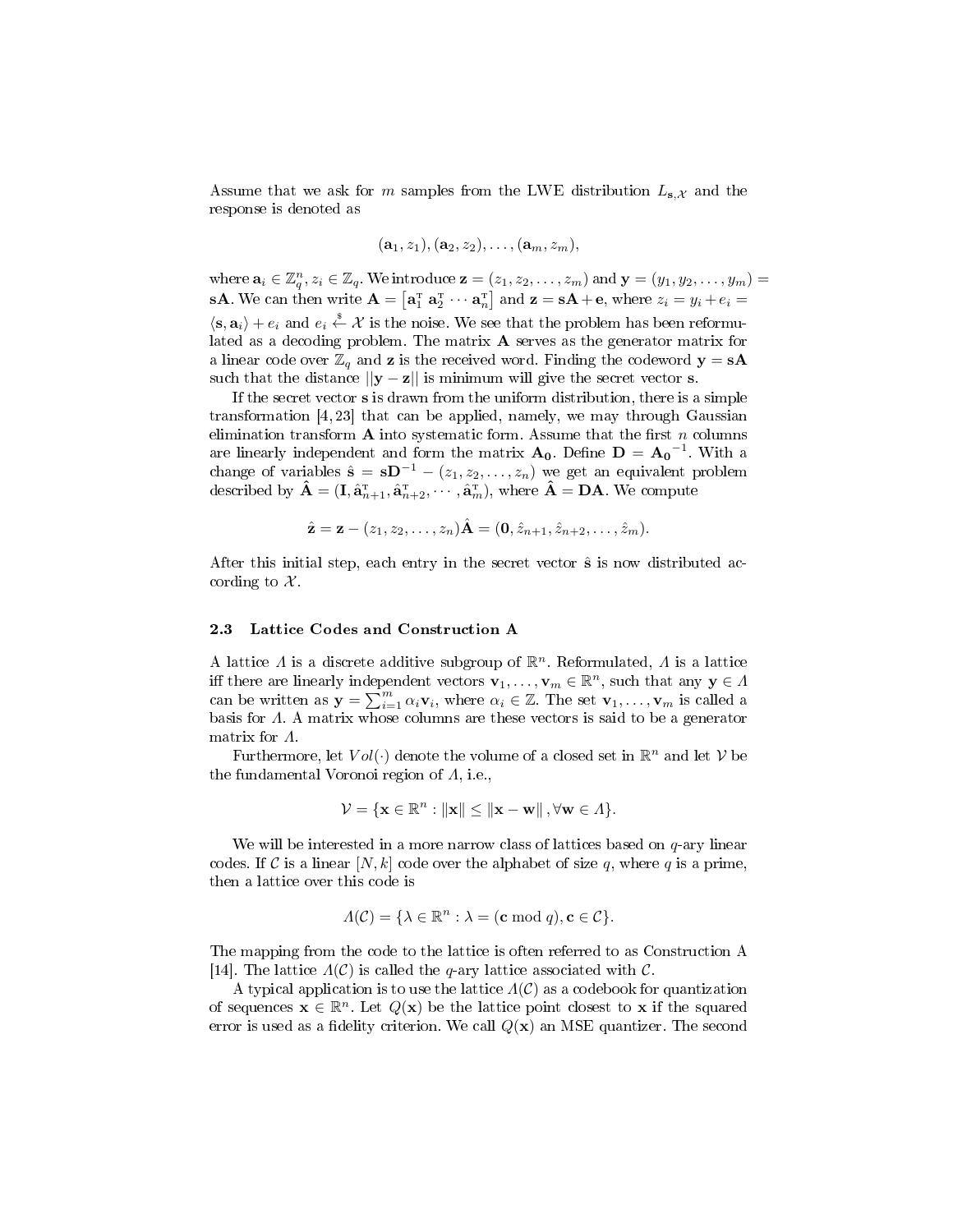moment of A, denoted by  $\sigma^2 = \sigma^2(\Lambda)$ , is defined as the second moment per dimension of a uniform distribution over its fundamental region  $\mathcal{V}$ , i.e.,

$$
\sigma^2 = \frac{1}{n} \cdot \int_{\mathcal{V}} ||\mathbf{x}||^2 \frac{1}{Vol(\mathcal{V})} d\mathbf{x}.
$$
 (1)

From the literature [13,14] of lattice codes, we know that the value  $\sigma^2$  can be represented as

$$
\sigma^2 = G(\Lambda) \cdot Vol(\mathcal{V})^{\frac{2}{n}},\tag{2}
$$

where  $G(\Lambda)$  is called the normalized second moment, which represents a figure of merit of a lattice quantizer with respect to the MSE distortion measure. We denote the minimum possible value of  $G(\Lambda)$  over all lattices in  $\mathbb{R}^n$  by  $G(\Lambda_n)$  and it is known that

$$
\frac{1}{2\pi e} < G(A_n) \le \frac{1}{12},\tag{3}
$$

where the upper bound is achieved when the lattice is generated by  $\mathbb{Z}^n$ , and the lower one is achieved asymptotically by lattices generated by Construction A from  $q$ -ary random linear codes [18, 27, 35].

# 3 The BKW Algorithm

The BKW algorithm was proposed by Blum, Kalai and Wasserman [7] and was originally targeting the LPN problem. However, it is trivially adopted also to the LWE problem.

As with Wagner's generalized birthday algorithm, the BKW approach uses an iterative collision procedure on the columns in the generator matrix  $\mathbf{A}$ , which step by step reduces the dimension of A. Summing together columns that collide in some subset of positions and keeping them as columns in a new matrix reduces the dimension but increases the size of the noise.

A brief description inspired by the notation in [22] follows. Initially, one searches for all combinations of two columns in  $A$  with the same last b entries. Assume that one finds two columns  $\mathbf{a}_{i_1}^{\mathrm{T}}, \mathbf{a}_{i_2}^{\mathrm{T}}$  such that

$$
\mathbf{a}_{i_1}-\mathbf{a}_{i_2}=(\ast \ast \cdots \ast \underbrace{0 \ 0 \ \cdots 0}_{b \ \text{ symbols}}),
$$

where \* means any value. Then a new vector  $\mathbf{a}_1^{(2)} = \mathbf{a}_{i_1} - \mathbf{a}_{i_2}$  is formed. An "observed symbol" is also formed, corresponding to this new column by forming  $z_1^{(2)} = z_{i_1} - z_{i_2}$ . If  $y_1^{(2)} = \langle \mathbf{s}, \mathbf{a}_1^{(2)} \rangle$ , then  $z_1^{(2)} = y_1^{(2)} + e_1^{(2)}$ , where now  $e_1^{(2)} =$  $e_{i_1} - e_{i_2}$ . Recall that noise like  $e_{i_1}$  follows the Gaussian distribution with variance  $\sigma^2$ , so  $e_1^{(2)} = e_{i_1} - e_{i_2}$  is considered to be Gaussian distributed with variance  $2\sigma^2$ . There is also a second obvious way of getting collisions, namely, combining any two vectors where the sum of the collision sets is zero. The procedure is analog to the above, just replacing subtraction with addition.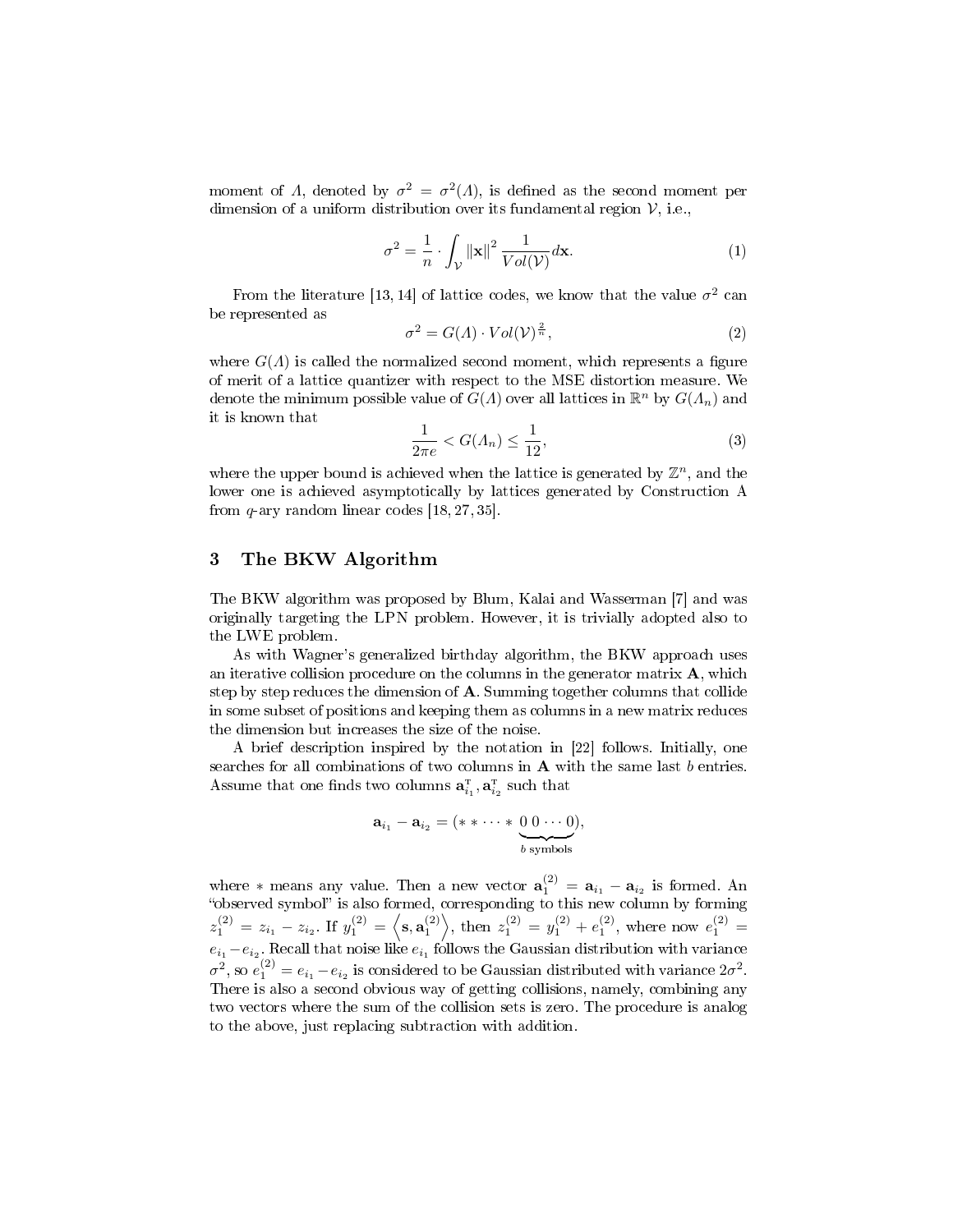There are different approaches to realizing the above merging procedure. We consider the approach called LF1 in [24], which computes the difference between one fixed column and any other column with the same last  $b$  entries (in absolute value), and forwards this to the next BKW step.

Put all such new columns in a matrix  $A_2$ ,

$$
\mathbf{A}_2 = (\mathbf{a}_1^{(2)\mathrm{T}} \mathbf{a}_2^{(2)\mathrm{T}} \dots \mathbf{a}_{m_2}^{(2)\mathrm{T}}).
$$

If m is the number of columns in A, then we have the number of columns in  $A_2$ to be  $m_2 = m - \frac{q^b - 1}{2}$ . Hence, using the LF1 approach, the number of samples (columns) forwarded to the next step of BKW is slowly decreasing (by  $\frac{q^b-1}{2}$ for each step). It is known from simulation, that the LF2 approach [24] which gives more surviving samples, performs well and could be chosen in an actual implementation.

Now the last b entries of columns in  $A_2$  are all zero. In connection to this matrix, the vector of observed symbols is

$$
\mathbf{z}_2 = (z_1^{(2)} z_2^{(2)} \cdots z_{m-\frac{q^b-1}{2}}^{(2)}),
$$

where  $z_i^{(2)} - y_i^{(2)}$  are assumed Gaussian with variance  $2\sigma^2$ , for  $1 \le i \le m - \frac{q^b - 1}{2}$ . This completes one step of the BKW algorithm.

We then iterate the same for  $i = 2, 3, \ldots, t$ , picking a new collision set of size  $\frac{q^{b}-1}{2}$  and finding colliding columns in  $\mathbf{A}_{i}$ , giving new vectors with an additional  $b$  entries being zero, forming the columns of  $\mathbf{A}_{i+1}.$  Repeating the same procedure an additional  $t-2$  times will reduce the number of unknowns in the secret vector s to  $n - bt$  in the remaining problem.

For each iteration the noise is increased. After t BKW steps the noise connected to each column is of the form

$$
e = \sum_{j=1}^{2^t} e_{i_j},
$$

and the total noise is approximately Gaussian with variance  $2^t \cdot \sigma^2$ .

Altogether we have reduced the LWE instance to a smaller instance, where now the length of the secret vector is  $n' = n - tb$ , but the noise has variance  $2^t \cdot \sigma^2$ . The remaining unknown part of the secret vector **s** is guessed (a total of  $q^{n-tb}$ ) and for each guess we check through a hypothesis test whether the remaining samples follow the Gaussian distribution. The number of remaining samples is at least  $m-t \cdot \frac{q^b-1}{2}$ .

Note that there is an improved version of BKW using lazy modulus reduction [3] and the very recent improvement in [17].

# 4 A Modified BKW Algorithm for the LWE Problem

The new algorithm we propose uses the same structure as the BKW algorithm. The new idea involves changing the BKW step to a more advanced step that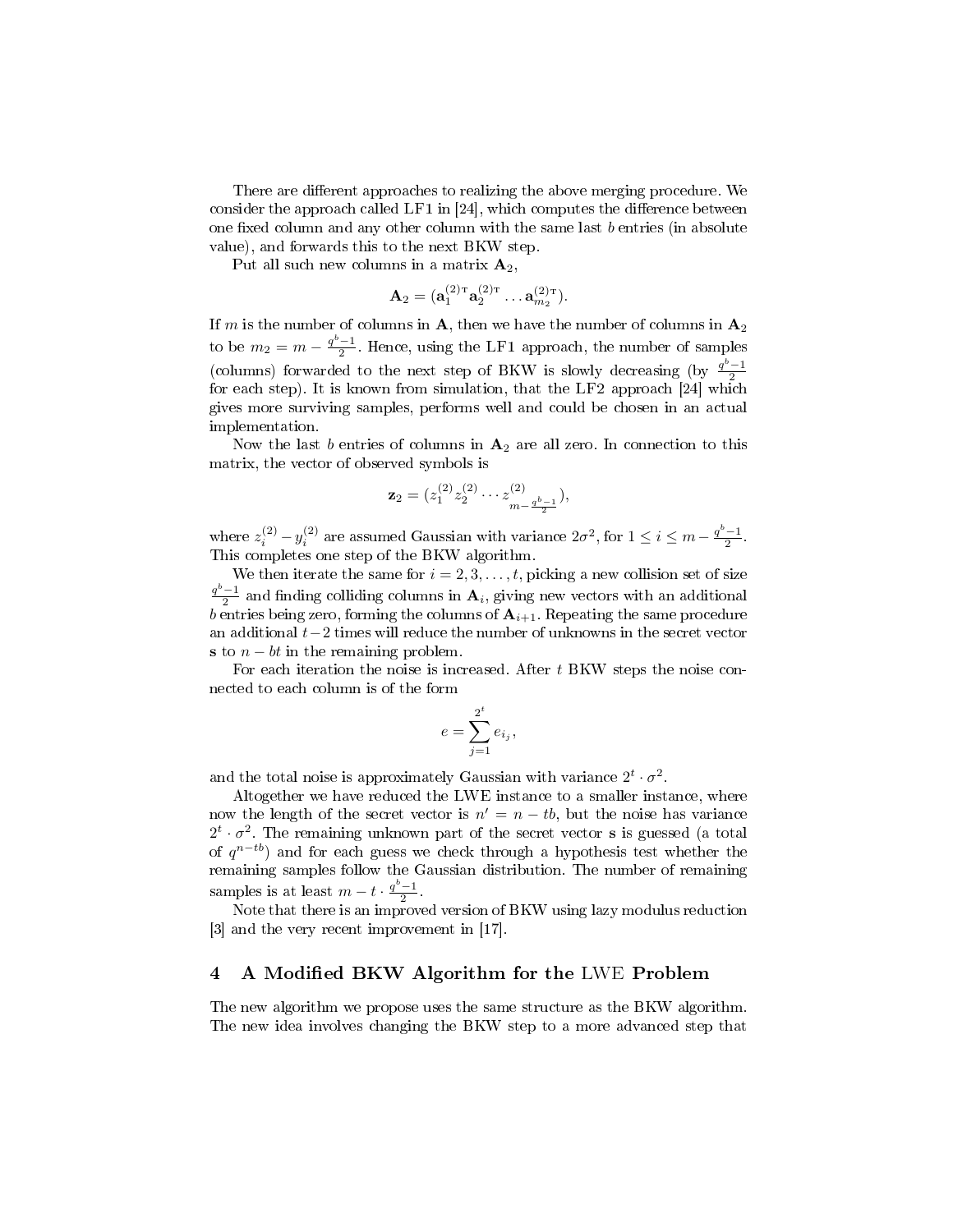can remove more positions in the treated vectors at the expense of leaving an additional noise term.

We introduce some additional notation. For the index set  $I$ , we make use of  $v_I$  to denote the vector with entries indexed by I. Alternatively, we utilize the symbol  $\mathbf{v}_{[1,...,n]}$  to denote the vector containing the first *n* entries of **v**, etc.

### 4.1 A New BKW Step

Recall the BKW step, taking a large number of vectors  $a_i$  and trying to collide them in a set of positions determined by an index set  $I$ . This part of the vector **a** is written as  $a_I$ . The size of the collision set  $(\frac{q^b-1}{2})$  and the number of vectors have to be of the same order, which essentially determines the complexity of the BKW algorithm, as the number of steps we can perform is determined by the variance of the noise.

We propose to do the BKW step in a different manner. Assuming that we are considering step i in the BKW process, we fix a  $q$ -ary linear code with parameters  $(N_i, b)$ , called  $\mathcal{C}_i$ . The code gives rise to a lattice code. Now, for any given vector  $a_I$  as input to this BKW step, we approximate the vector by one of the codewords in the code  $\mathcal{C}_i$ .

We rewrite  $a_I$  into two parts, the codeword part  $c_I \in C_i$  and an error part  $\mathbf{e}_I \in \mathbb{Z}_q^{N_i}$ , i.e.,

$$
\mathbf{a}_I = \mathbf{c}_I + \mathbf{e}_I. \tag{4}
$$

Clearly, we desire the error part to be as small as possible, so we adopt a decoding procedure to find the nearest codeword in the chosen code  $C_i$  using the Euclidean metric. Here, we utilize syndrome decoding by maintaining a large syndrome table, and details will be discussed thoroughly later.

Each vector  $a_I$  is then sorted according to which codeword it was mapped to. Altogether, there are  $q^b$  possible codewords. Finally, generate new vectors for the next BKW step by subtracting vectors mapped to the same codeword (or adding to the zero codeword).

The inner product  $\langle s_I, a_I \rangle$  is equal to

$$
\left\langle \mathbf{s}_I, \mathbf{a}_I \right\rangle = \left\langle \mathbf{s}_I, \mathbf{c}_I \right\rangle + \left\langle \mathbf{s}_I, \mathbf{e}_I \right\rangle.
$$

By subtracting two vectors mapped to the same codeword we cancel out the first part of the right hand side and we are left with the noise. The latter term is referred to as the error term introduced by coding.

Let us examine the samples we have received after  $t$  BKW steps of this  $\sum_{i=1}^{t} N_i$  positions  $(N_i \geq b)$ . The received samples are created from summing  $2^t$ kind. In step i we have removed  $N_i$  positions, so in total we have now removed original samples, so after guessing the remaining symbols in the secret vector and adjusting for its contribution, a received symbol  $z$  can be written as a sum of noise variables,

$$
z = \sum_{j=1}^{2^t} e_{i_j} + \sum_{i=1}^n s_i (E_i^{(1)} + E_i^{(2)} + \dots + E_i^{(t)}),
$$
 (5)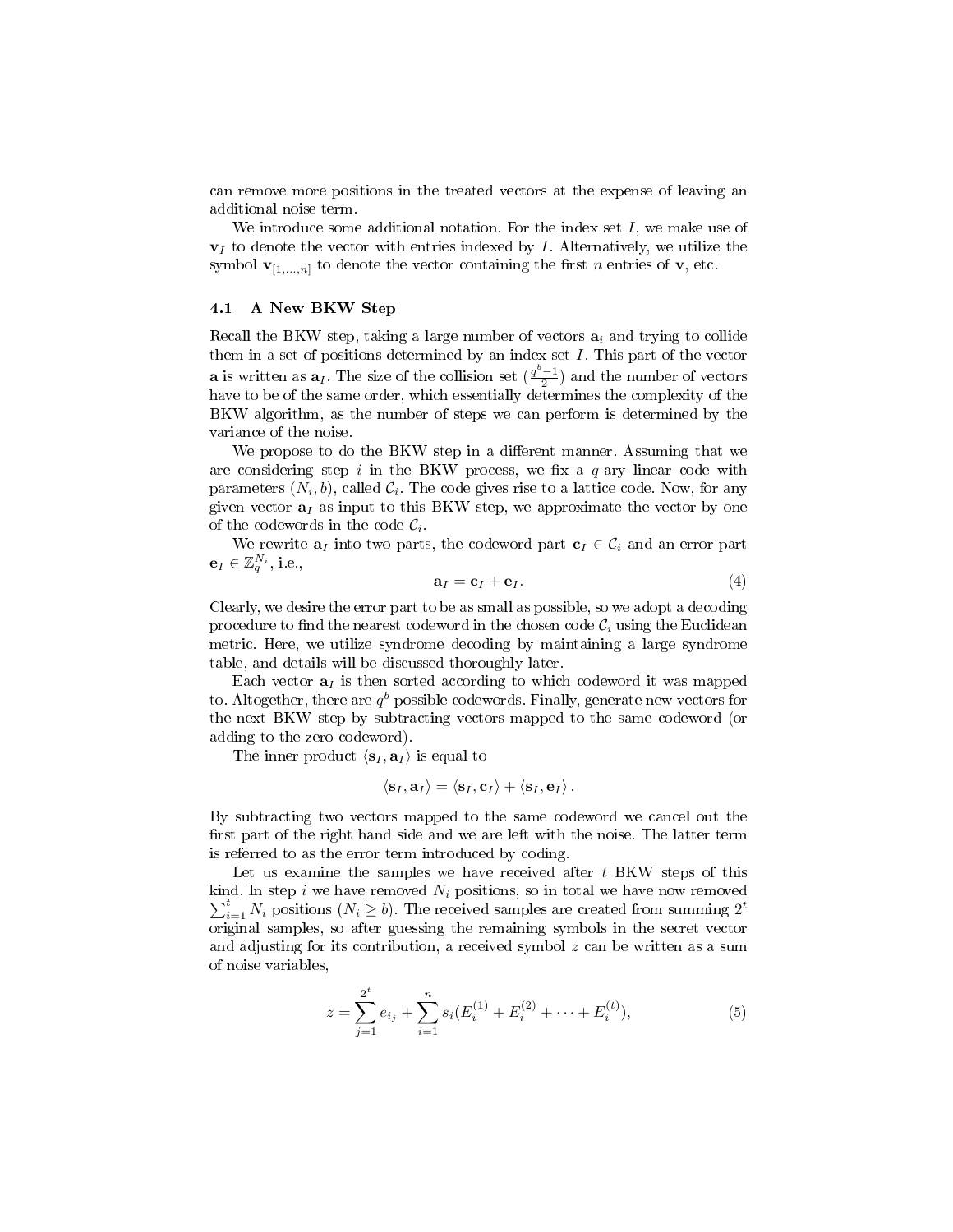where  $E_i^{(h)} = \sum_{j=1}^{2^{t-h+1}} \hat{e}_{i_j}^{(h)}$  and  $\hat{e}_{i_j}^{(h)}$  is the coding noise introduced in step h of the modified BKW algorithm. Note that on one position  $i$ , at most one error term  $E_i^{(h)}$  is non-zero.

We observe that noise introduced in early steps is increased exponentially in the remaining steps, so the procedure will use a sequence of codes with decreasing rate. In this way the error introduced in early steps will be small and then it will eventually increase.

### 4.2 Analyzing the Error Distribution

There are many approaches to estimating the error distribution introduced by coding. The simplest way is just assuming that the value is a summation of several independent discrete Gaussian random variables. This estimation is easily performed and fairly accurate. A second approach is to compute the error distribution accurately (to sufficient precision) by computer. We should note that the error distribution is determined from the linear code employed. We now rely on some known result on lattice codes to provide a good estimate on the size of the noise introduced by coding.

We assume that the error vector e introduced by the coding technique remains discrete Gaussian, and their summation is discrete Gaussian as well, just as in previous research. As the error is distributed symmetrically we should estimate the value  $E[\|\mathbf{e}\|^2]$  to bound the effect of the error, where **e** is the error vector distributed uniformly on the integer points inside the fundamental region  $V$  of the lattice generated by Construction A.

Thus, the problem of decoding transforms to an MMSE quantizing problem over the corresponding lattice. For simplicity of analysis, we change the hypothesis and assume that the error vector e is distributed uniformly and continuously on  $V$ . Thus we can utilize the theory on lattice codes to give a fairly accurate estimation of the value  $\frac{1}{N}E[\|\mathbf{e}\|^2]$ , which exactly corresponds to the second moment of the lattice  $\sigma^2$ . As given in Eq. (2), we can write it as,

$$
\sigma^2 = G(\Lambda) \cdot Vol(\mathcal{V})^{\frac{2}{N}}.
$$

In our scheme, although we employ several different linear codes with different rates, we also try to make the contribution of every dimension equal. We generate a lattice  $\Lambda$  by Construction A, given a linear code. We denote the minimum possible value of  $G(\Lambda)$  over all lattices  $\Lambda$  in  $\mathbb{Z}^n$  generated by Construction A from an  $[N, k]$  linear code as  $G(\Lambda_{N,k})$ .

Definitely  $G(\Lambda_{N,k})$  is no less than  $G(\Lambda_N)$ ; thus it is lower bounded by the value  $\frac{1}{2\pi e}$  and this bound can be achieved asymptotically. For the lattice generated by  $\mathbb{Z}^N$ , i.e., employing a trivial linear code without redundancy, its normalized second moment is  $\frac{1}{12}$ . Therefore, the value  $G(\Lambda_{N,k})$  satisfies

$$
\frac{1}{2\pi e} < G(\Lambda_{N,k}) \le \frac{1}{12}.
$$

We set  $G(\Lambda_{N,k})$  to be  $\frac{1}{12}$  and surely this is a pessimistic estimation. Since the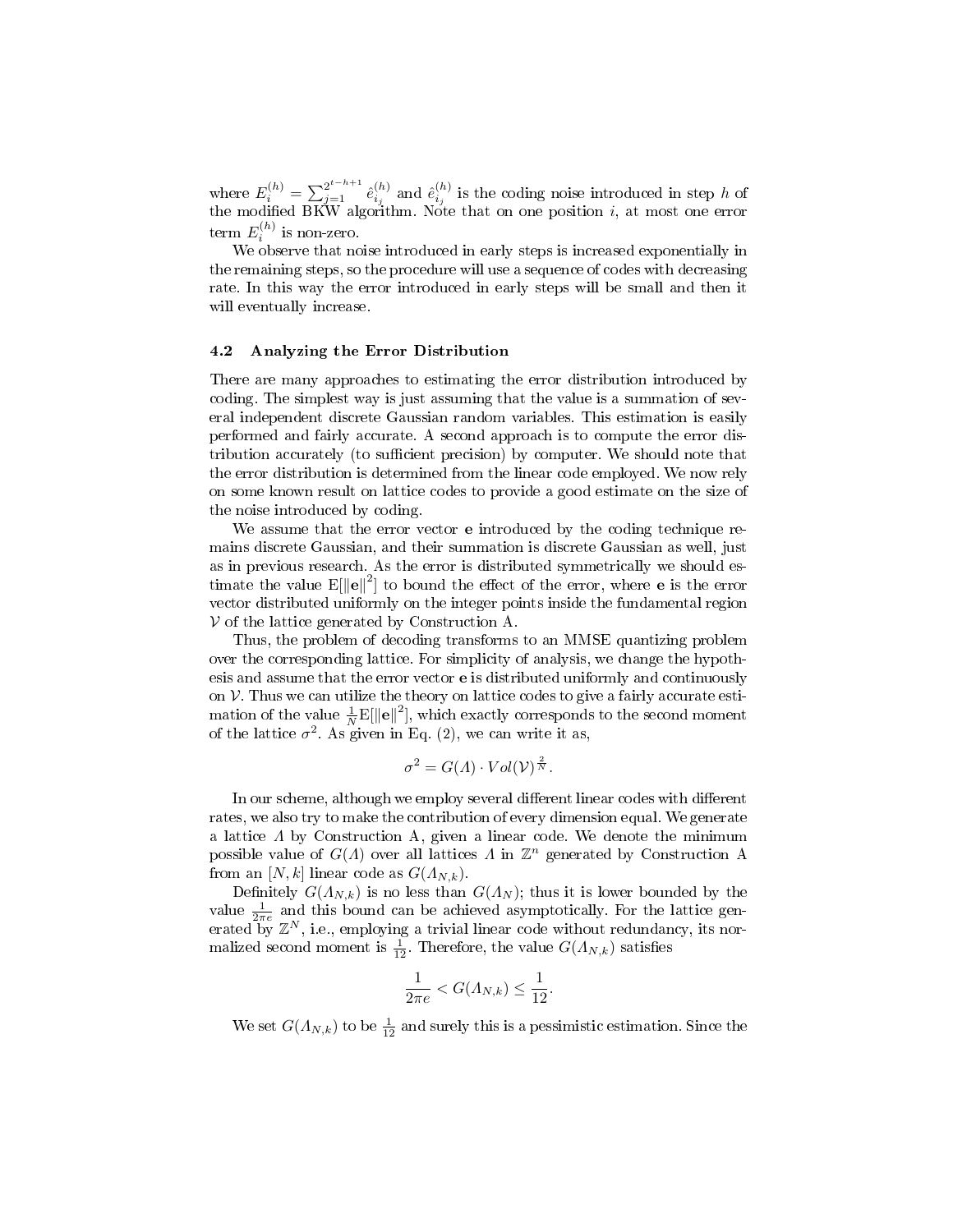lattice is built from a linear code by Construction A, the volume of  $\mathcal V$  is  $q^{N-k}$ . Thus, we can approximate  $\sigma$  by

$$
\sigma \approx q^{1-k/N} \cdot \sqrt{G(\Lambda_{N,k})} = \frac{q^{1-k/N}}{\sqrt{12}}.
$$
\n(6)

We have numerically tested the smallest possible variance of errors introduced by coding, given several small sizes of N, k and q, (e.g.,  $[N, k]$  is [3, 1] or [2, 1], q is  $631, 2053$  or  $16411$ ) and verified that the above estimation works (see Table 3, where  $1/G$  is bounding  $1/G(\Lambda_{N,k})$ . We choose [N, 1] codes since for the covering or MMSE property, lower rate means worse performance.

It is folklore that the value G will decrease when the dimension and length becomes larger, and all the cases listed in Table 3 fully obey the rule. Thus we believe that we may have even better performance when employing a more complicated code for a larger problem. Actually, the values without a † sign in Table 3 are computed using randomly chosen linear codes, and they still outperform our estimation greatly. This observation fits the theory well that when the dimension  $n$  is large, a random linear code may act nearly optimally.

From Eq. (6) we know the variance of the error term from the coding part. Combining this with Eq. (5), we get an estimation of the variance of the total noise for the samples that we create after  $t$  modified BKW steps.

### 4.3 Decoding Method and Constraint

Here we discuss details of syndrome decoding and show that the additional cost is under control. Generally, we characterize the employed  $[N, k]$  linear code by a systematic generator matrix  $\mathbf{M} = \big[\mathbf{I} \ \mathbf{F}^\prime \big]_{k \times N}$ . Thus, a corresponding parity-check matrix  $\mathbf{H} = \left[\mathbf{F}^{\prime \mathrm{\scriptscriptstyle T}} \; \mathbf{I} \right]_{(N-k) \times N}$  is directly obtained.

The syndrome decoding procedure is described as follows. 1) We construct a constant-time query table containing  $q^{N-k}$  items, in each of which we store the syndrome and its corresponding error vector with minimum Euclidean distance. 2) When the syndrome is computed, by checking the table, we locate its corresponding error vector and add them together, thereby yielding the desired nearest codeword.

We generalize the method in [22] to the non-binary case  $\mathbb{Z}_q$  for computing the syndrome efficiently. Starting by sorting the vectors  $a_I$  by the first k entries,

**Table 3.** Numerical evaluations on  $1/G$ 

|                              | 631                         |                          |       | 2053                        |                    |                   | 16411                        |                   |
|------------------------------|-----------------------------|--------------------------|-------|-----------------------------|--------------------|-------------------|------------------------------|-------------------|
| code                         | $\left[ 2,1\right]$         | [3,1]                    | 4,1   | $\left[ 2,1\right]$         | $\left[3,1\right]$ | [4,1]             | $\left[ 2,1\right]$          | [3,1]             |
| $E[\ \mathbf{e}\ ^2]$<br>1/G | $101.26^{\dagger}$<br>12.46 | 1277.31 4951.53<br>12.71 | 12.80 | $329.24^{\dagger}$<br>12.47 | 6185.67<br>12.65   | 29107.73<br>12.78 | $2631.99^{\dagger}$<br>12.47 | 99166.25<br>12.62 |

The value with a  $^{\dagger}$  sign means that it is optimal.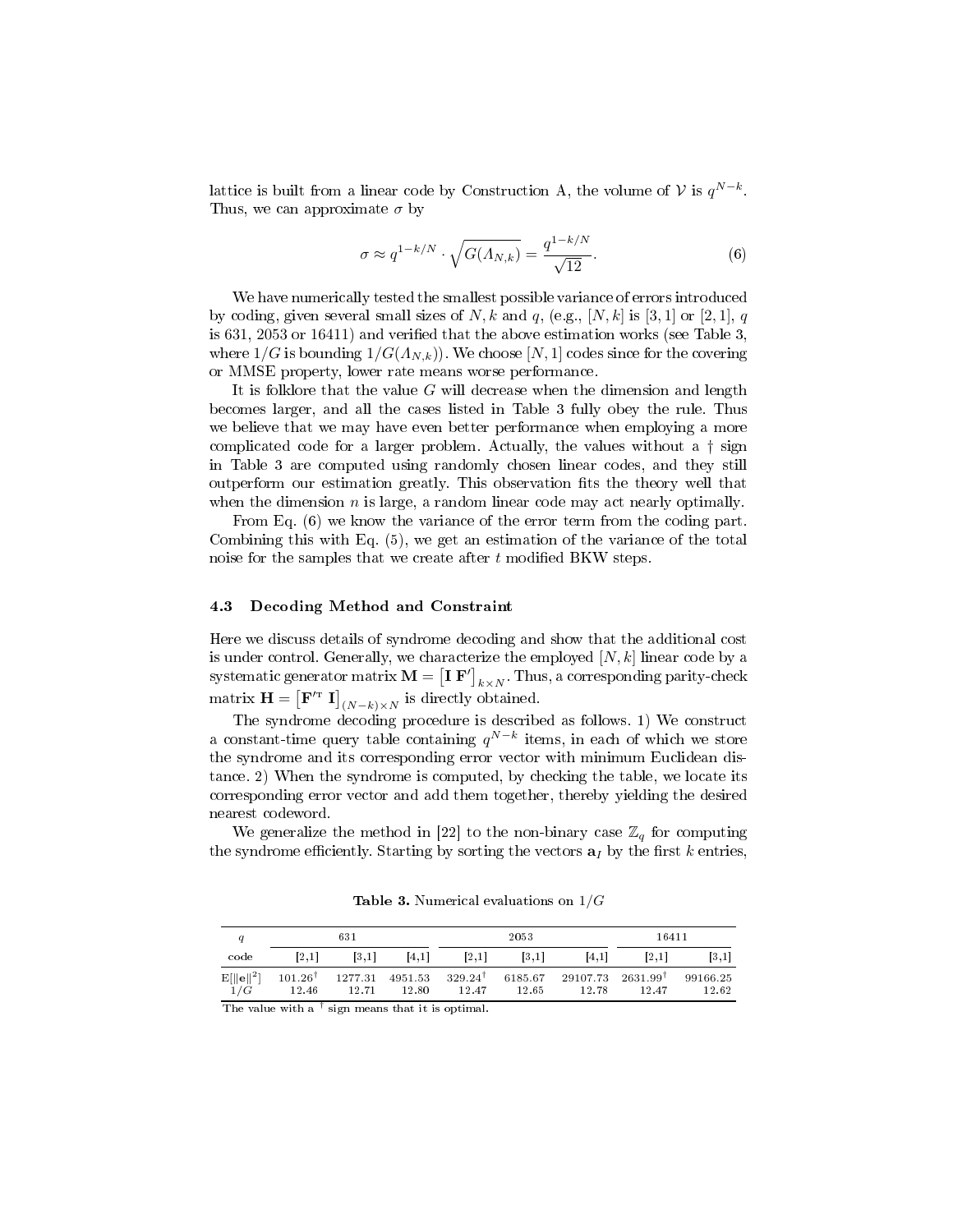we then partition them accordingly; thus there are  $q^k$  partitions denoted  $\mathcal{P}_j,$  for  $1 \leq j \leq q^k$ . We can read the syndrome from its last  $N - k$  entries directly if the vector  $a_I$  belongs to the partition with the first k entries all zero. Then we operate inductively. If we know one syndrome, we can compute another one in the same partition within  $2(N - k) \mathbb{Z}_q$  operations, or compute one in a different partition whose first  $k$  entries with distance 1 from that in the known partition within  $3(N - k) \mathbb{Z}_q$  operations. Suppose we have  $m_{dec}$  vectors to decode here (generally, the value  $m_{dec}$  is larger than  $q^k$ ), then the complexity of this part is bounded by  $(N-k)(2m_{dec} + q^k) < 3m_{dec}(N-k)$ . Since the cost of adding error vectors for the codewords is  $m_{dec}N$ , we can give an upper bound for the decoding cost, which is roughly  $4m_{dec}N$ .

Concatenated Constructions The drawback of the previous decoding strategy is that a large table is required to be stored with size exponential in  $N - k$ . On the other hand, there is an inherent memory constraint, i.e.,  $\mathcal{O}(q^b)$ , when the size  $b$  is fixed, which dominates the complexity of the BKW-type algorithm.

We make use of a narrow sense concatenated code defined by direct summing several smaller linear codes to simplify the decoding procedure, when the decoding table is too large. This technique is not favored in coding theory since it diminishes the decoding capability, but it works well for our purpose.

# 5 Algorithm Description

We present a detailed description of the new algorithm in this section, containing five steps. This is illustrated in Algorithm 1 below.

Algorithm 1 New LWE solving algorithm (main steps)

**Input:** Matrix **A** with n rows and m columns, received vector z of length m and algorithm parameters  $t_1, t_2, b, n_{test}, l, d$ 

```
repeat
   Step 1: Gaussian elimination to change the distribution of the
   secret vector;
   Step 2: Use t_1 BKW steps to remove the bottom t_1b entries;
   Step 3: Use t_2 coded-BKW steps to remove the bottom n_{cod} entries;
   Step 4: for every guess of the top n_{top} entries do
        Subspace Hypothesis Testing using an [n_{test}, l] linear code and
       FFT;
until acceptable hypothesis is found
```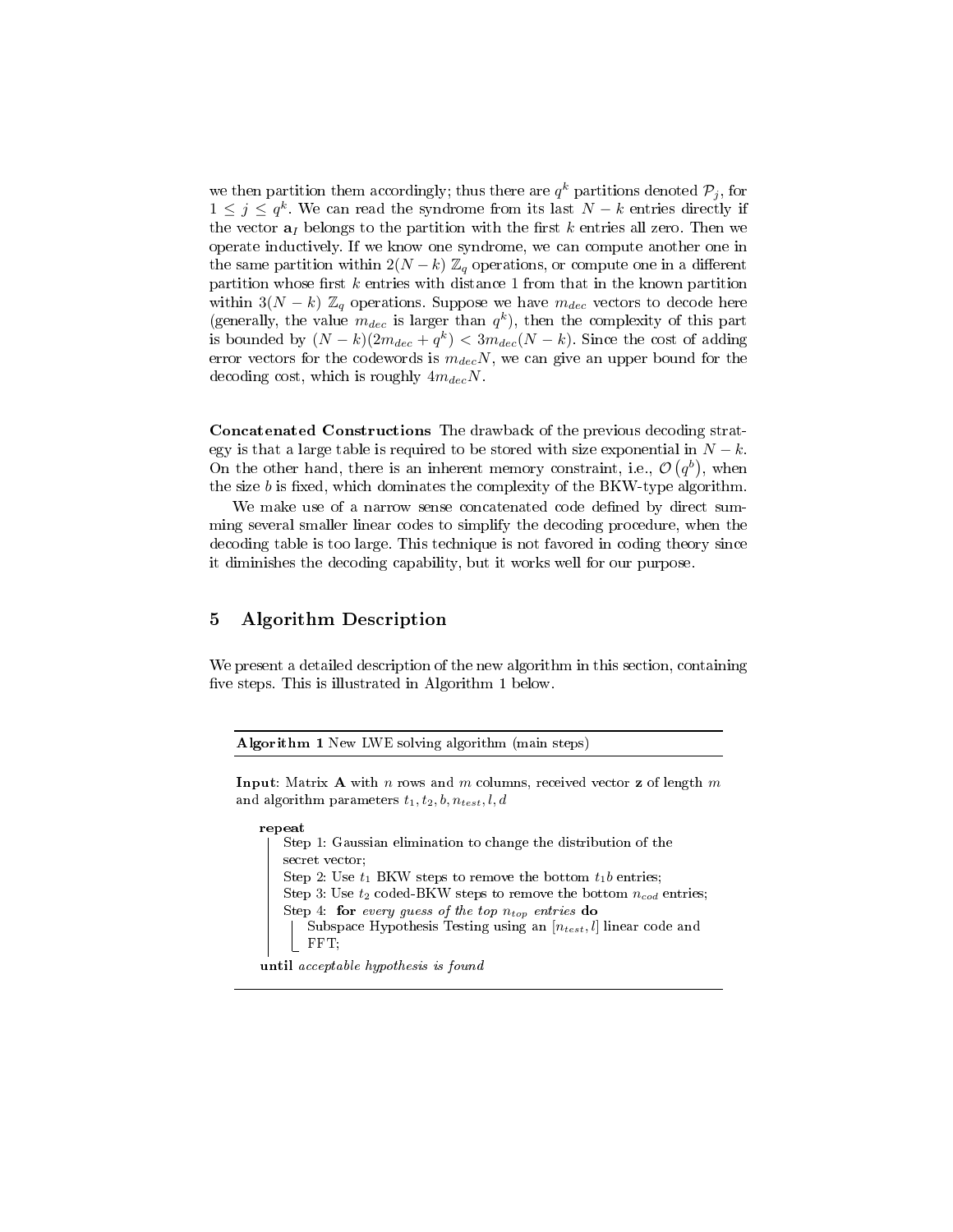#### 5.1 Gaussian Elimination

The goal of this step is to transform the distribution of secret vector s to be that of the error (c.f. [4, 23] for similar ideas). We refer to the full version for details on deriving the complexity of this step.

The complexity of this step is as follows,

$$
C_0 = (m - n') \cdot (n + 1) \cdot \lceil \frac{n'}{b - 1} \rceil < m(n + 1) \cdot \lceil \frac{n'}{b - 1} \rceil,
$$
 (7)

where  $n' = n - t_1 b$ .

#### 5.2 Standard BKW reductions

The previously described coded-BKW in Section 4 introduces noise that grows with each iteration, so it makes sense to start with a number of pure BKW reductions. We start by performing  $t_1$  standard BKW steps to balance the two noise parts, i.e., the noise increased by merging and the noise introduced by coding. This step zeros out the bottom  $t_1 \cdot b$  bits. We now explain the details.

Given the output of the Gaussian elimination, i.e.,  $\hat{z}$  and  $A = (IL_0)$ , we process only on the non-systematic part of  $\ddot{A}$ , denoted by  $L_0$ . Similar as the other BKW procedures  $[7]$ , in each step we sort the vector by the last  $b$  unprocessed entries and thus divide the total samples into at most  $\frac{q^{b}-1}{2}$  classes. Then, we merge (adding or subtracting) those in the same class to zero the considered b entries, forming new samples as the input to the next BKW step,  $L_1, L_2$ , etc...

The output of this step is a matrix  $(IL<sub>t</sub>)$ , where all  $t<sub>1</sub>b$  last entries in each column of  $L_t$  are zero. Collecting the first  $n - t_1b$  rows of the matrix  $L_t$  and appending the identity matrix in front, we have a series of new LWE samples with dimension  $n - t_1b$ . The complexity of this step is

$$
C_1 = \sum_{i=1}^{t_1} (n+1-ib)(m - \frac{i(q^b - 1)}{2}).
$$
\n(8)

#### 5.3 Coded-BKW reductions

We next continue to perform  $t_2$  coded-BKW steps, in each of which an  $[N_i, b]$  $q$ -ary linear code is utilized. Here various rates are employed to equalize the error contribution per dimension. The code length  $N_i$  in the  $(t_2\!-\!i\!+\!1)\text{th}$  coded-BKW step is a function of a preset variance value  $\sigma_{set}^2$  which is determined by the error level introduced by the codes utilized in the last phase  $-$  subspace hypothesis testing. We know that in the final error expression there are  $2^{t_2-i+1}$  error terms from the  $i$ -th coded BKW step. Thus, we have the following equation,

$$
\sigma_{set}^2 = \frac{2^i q^{2(1 - \frac{b}{N_i})}}{12}.
$$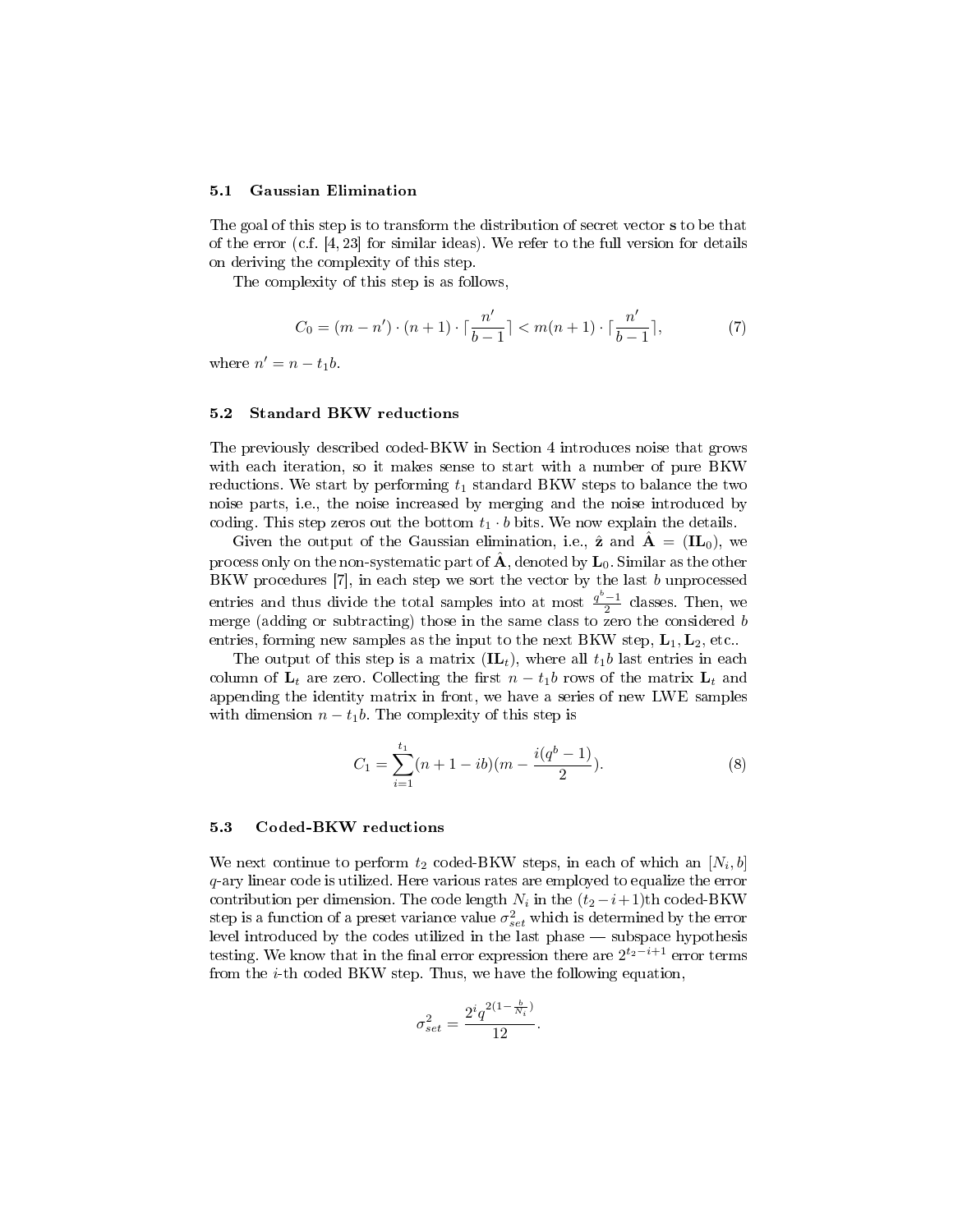Thus, the code length  $N_i$  is chosen as,

$$
N_i = \left\lfloor \frac{b}{1 - \frac{1}{2} \log_q(12 \cdot \frac{\sigma_{set}^2}{2^i})} \right\rfloor.
$$

By  $n_{cod}$  we denote the total number of positions canceled by the coded-BKW steps, i.e.,  $n_{cod} = \sum_{i=1}^{t_2} N_i$ . We denote the number of samples after the last coded-BKW step by  $\overline{M}$ . Following Section 4.3, the decoding cost is upper bounded by

$$
C_2' = \sum_{i=1}^{t_2} 4(M + \frac{i(q^b - 1)}{2})N_i,
$$

where  $(M + \frac{i(q^b-1)}{2})$  $\frac{(-1)}{2}$ ) is the number of samples processed in the  $(t_2 - i + 1)$ -th step. Thus, the overall complexity of this step is

$$
C_2 = C_2' + \sum_{i=1}^{t_2} (n_{top} + n_{test} + \sum_{j=1}^{i} N_j)(M + \frac{(i-1)(q^b - 1)}{2}).
$$
 (9)

### 5.4 Partial Guessing

The previous step outputs samples with smaller dimension but higher noise variance. In order to deal with the remaining unknowns in the secret  $\hat{\mathbf{s}}$  vector, we use a combination of testing all values by guessing and performing a hypothesis test using an FFT.

In this step we perform a simple partial guessing technique, which balances the complexity of the previous steps and the later FFT testing phase. We exhaust the top  $n_{top}$  entries of  $\hat{s}$  with the absolute value less than d; thus there are  $(2d+1)^{n_{top}}$  candidates. Thus, the complexity of this step is just that of updating the observed symbol, i.e.,

$$
C_3 = Mn_{top}(2d+1)^{n_{top}}.\t(10)
$$

The upcoming last step is performed for each such guess.

#### 5.5 Subspace Hypothesis Testing

Here we generalize the subspace hypothesis testing technique first proposed in [22] to  $\mathbb{Z}_q$  case, and then combine with Fast Fourier Transform to calculate the occurrences of different symbols in  $\mathbb{Z}_q$  efficiently. This information would yield an optimal distinguisher with a small additional cost.

We use a polynomial in the quotient ring  $\mathbb{Z}[X]/(X^q-1)$  to record the occurrences. The modulus  $(X^q - 1)$  is determined by the group property of  $\mathbb{Z}_q$ . We employ an  $[n_{test}, l]$  systematic linear code, group the samples  $(\hat{\mathbf{a}}'_i, \hat{z}'_i)$  from the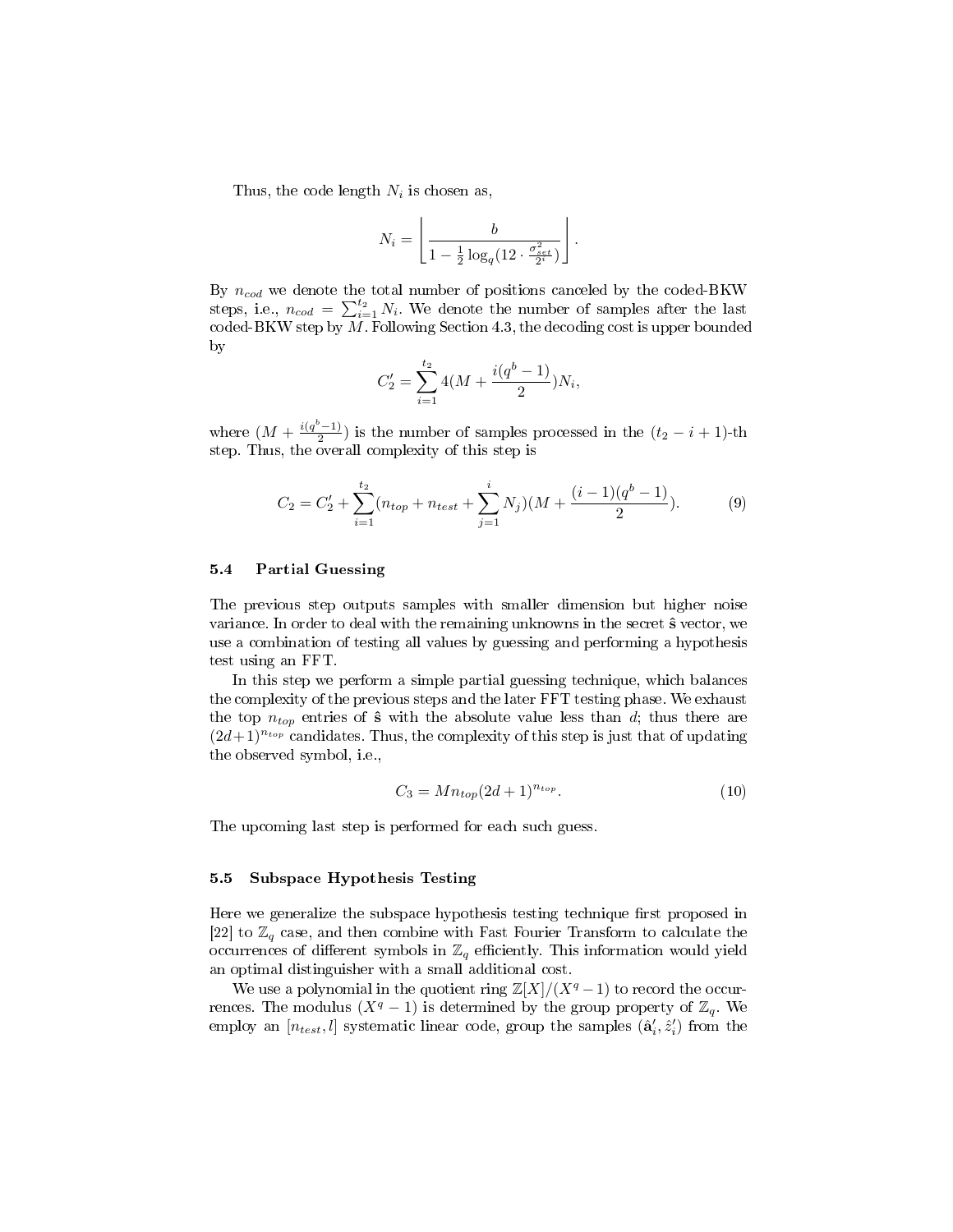previous steps in sets  $L(c_i)$  according to their nearest codewords and define the function  $f^{\mathbf{c}_i}_L(X)$  as

$$
f_L^{\mathbf{c}_i}(X) = \sum_{(\mathbf{a}'_i, z'_i) \in L(\mathbf{c}_i)} X^{\hat{z}'_i \pmod{q}}.
$$

Due to the systematic feature of the code utilized, we rewrite  $f^{\mathbf{c}_i}_L(X)$  as a function of the information part **u** of the codeword  $\mathbf{c}_i$ , denoted by  $h_{\mathbf{u}}(X) =$  $f^{\mathbf{c}_i}_L(X)$ , and later we exhaust all the  $q^l$  possible values of the vector **u**. Define

$$
H_{\mathbf{y}}(X) = \sum_{\mathbf{u} \in \mathbb{Z}_q^l} h_{\mathbf{u}}(X) \cdot X^{-\langle \mathbf{y}, \mathbf{u} \rangle}.
$$

Here we exhaust all candidates of  $\mathbf{y} \in \mathbb{Z}_q^l$ . Then, there exits a unique vector  $\mathbf{y} \in$  $\mathbb{Z}_q^l$ , s.t.,  $\langle y, u \rangle = \langle \hat{\mathbf{s}}, \mathbf{c}_i \rangle$ . For the right guess, the polynomial  $H_\mathbf{y}(X)$  will record the occurrences of the error symbols which are discrete Gaussian distributed; otherwise, it should be uniformly distributed.

The calculation of the polynomial  $H_Y(X)$  can be accelerated by Fast Fourier Transform. Let  $\omega$  be a primitive q-th root of unity in the complex field  $\mathbb{C}$ . We can interpolate the polynomial  $H_Y(X)$  if we know its q values at the q different points  $(1, \omega, \omega^2, \dots, \omega^{q-1})$  with complexity about  $\mathcal{O}(q \log_2(q))$ . Thus, the problem is transformed to a polynomial evaluation problem.

We first evaluate  $q^l$  polynomials  $h_{\bf u}(X)$  on  $q$  different points  $(1,\omega,\omega^2,\ldots,\omega^{q-1})$ with the complexity  $\mathcal{O}\left(q^{l}\cdot q\log_2 q\right)$ . Then with these values stored, we can evaluate the polynomial  $H_{\mathbf{y}}(X)$  using  $q$  FFTs, each of which costs  $\mathcal{O}\left(q^{l}\log_{2}(q^{l})\right)$ .

If the symbol occurrences are known, then we obtain the belief levels of all the candidates using a Neyman-Pearson test [15]. We choose the one with the highest rank and output it. This testing adds  $\mathcal{O}(q^{l+1})$   $\mathbb{Z}_q$ -operations. Similar to that in the LPN case [22], recovering the remaining information can be done by iteratively employing this procedure to solve smaller LWE instances whose complexity is negligible compared to that of knowing the first part.

The employed  $[n_{test}, l]$  linear code brings in an error with variance per dimension  $\frac{q^{2(1-l/n_{test})}}{12}$ . We denote it by  $\sigma_{set}^2$ , which is manipulated as a preset parameter in the previous coded-BKW phase to control the code sizes. As before, the decoding cost in this step is upper bounded by

$$
C_4^\prime=4Mn_{test}.
$$

We introduce a new notation  $n_{tot} = n_{cod} + n_{test}$  to denote the total length of the subvectors affected by coding. The overall complexity of this step is given as

$$
C_4 = C'_4 + (2d+1)^{n_{top}} (C_{FFT} \cdot q^{l+1} (l+1) \log_2 q + q^{l+1}).
$$
 (11)

Here  $C_{FFT}$  is the constant before the complexity order of an FFT.

### 6 Analysis of the New Approach for BKW

We denote by  $P(d)$  the probability that the absolute value of one guessed symbol  $\hat{s}_i$  is smaller than d, where  $\hat{s}_i \stackrel{\text{s}}{\leftarrow} \mathcal{X}_{\sigma}$ . Here we obtain a lower bound of  $P(d)$  by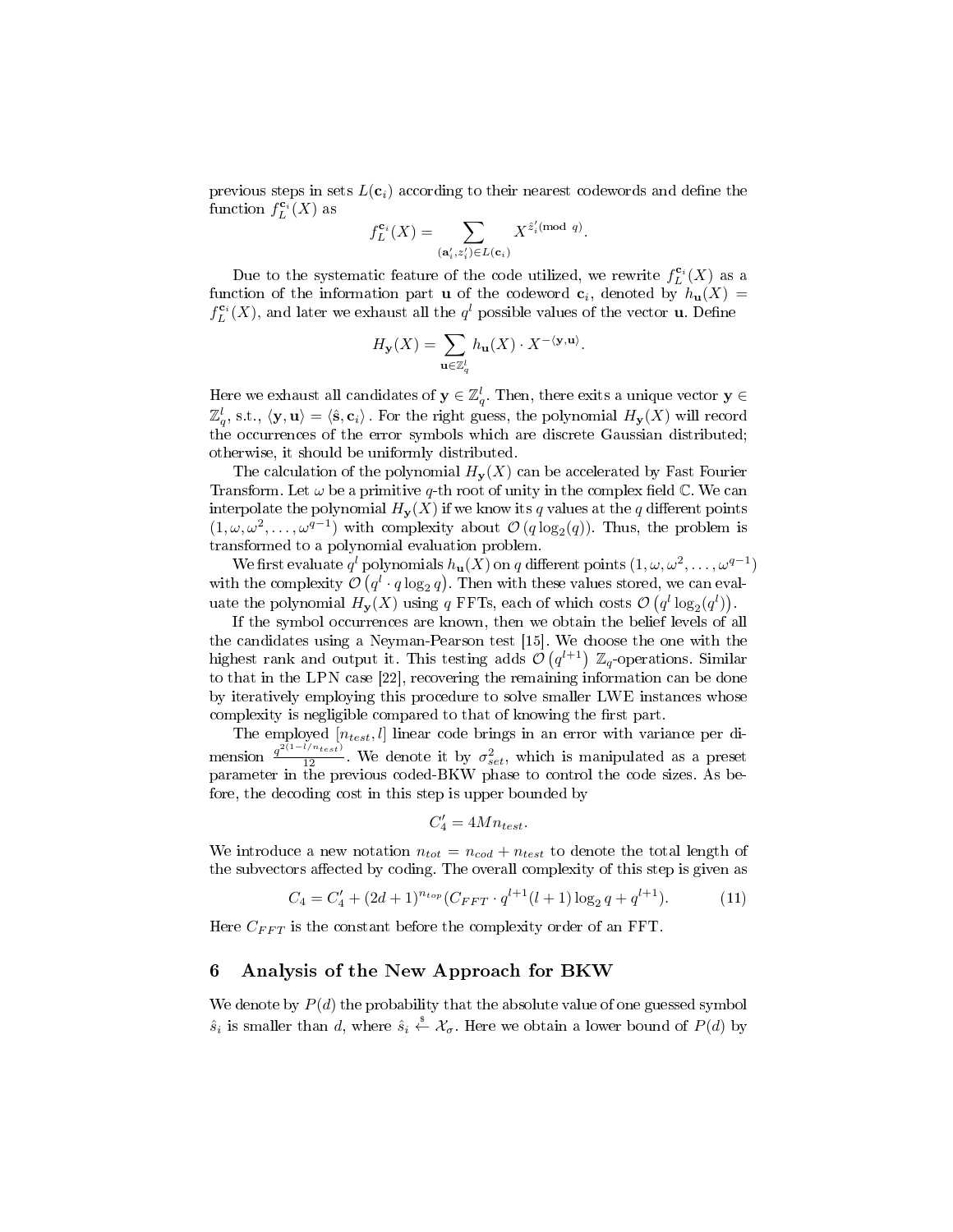ignoring the folding feature of the distribution as  $P(d) > erf(\frac{d}{\sqrt{2}})$  $\frac{d}{2\sigma}$ ), where erf is the error function  $\mathrm{erf}(x) = \frac{2}{\sqrt{\pi}} \int_0^x e^{-t^2} dt$ .

In the testing step, we preset a noise level  $\gamma^2 \sigma^2 \sigma_{set}^2 n_{tot}$  to be the variance of the noise introduced by coding, and then compute the required number of samples to perform a successful distinguishing. The process may fail if the size of the information subvector to be tested, denoted  $\hat{\mathbf{s}}_{test}$ , is too large to distinguish. Thus we need a new notion,  $P_{test}$ , to denote the probability that the Euclidean length of  $\hat{\mathbf{s}}_{test}$  is less than a preset value  $\gamma\sqrt{n_{tot}}\sigma$ . Using the following lemma from [28], which is a tail bound on discrete Gaussians, we can upper bound the failure probability by  $(\gamma e^{\frac{1-\gamma^2}{2}})^{n_{tot}}$ .

Lemma 1. For any  $\gamma \geq 1$ ,  $\Pr[\|\mathbf{v}\| > \gamma \sigma \sqrt{n}; \mathbf{v} \stackrel{\$}{\leftarrow} D_{\mathbb{Z}^n, \sigma}] < (\gamma e^{\frac{(1-\gamma^2)}{2}})^n$ .

Later we set the value  $\gamma$  to be 1.2. Then, the estimated success probability is larger than  $97.5\%$  in most of the applications. We summarize our findings in the following theorem.

**Theorem 1** (The complexity of Algorithm 1). Let  $(n, q, \sigma)$  be the parameters of the chosen LWE instance. Let  $d, t_1, t_2, b, l, n_{test}$  be algorithm parameters. The number of  $\mathbb{Z}_q$  operations required for a successful run of the new attack is

$$
C = \frac{C_0 + C_1 + C_2 + C_3 + C_4}{(P(d))^{n_{top}} \cdot P_{test}},
$$
\n(12)

with  $C_0, \ldots, C_4$  as in Eq. (7)-(11).

The required number of samples M for testing is set to be<sup>5</sup>

$$
M = \frac{4\ln((2d+1)^{n_{top}}q^l)}{\Delta(\mathcal{X}_{\sigma_{final}}||U)},
$$

where U is the uniform distribution in  $\mathbb{Z}_q$  and  $\sigma_{final}^2 = 2^{t_1+t_2}\sigma^2 + \gamma^2\sigma^2\sigma_{set}^2 n_{tot}$ . Thus, the number of calls to the LWE oracle is

$$
m = \frac{(t_1 + t_2)(q^b - 1)}{2} + M.
$$

*Proof.* The cost for one iteration is  $C_0 + C_1 + C_2 + C_3 + C_4$ , which should be divided by its expected success probability  $(P(d))^{n_{top}} \cdot P_{test}$ .

### 7 A Variant of Coded-BKW for Binary-LWE

We can derive an efficient algorithm for BINARY-LWE by modifying certain steps accordingly. First, the distribution of the information vector is already of small size in  $\mathbb{Z}_q$ ; therefore we skip the Gaussian elimination step. In addition, since

<sup>5</sup> The constant factor in the formula is chosen as 4. According to some estimates on linear and differential cryptanalysis (e.g.,  $[33, 6]$ ), its failure probability is fairly low.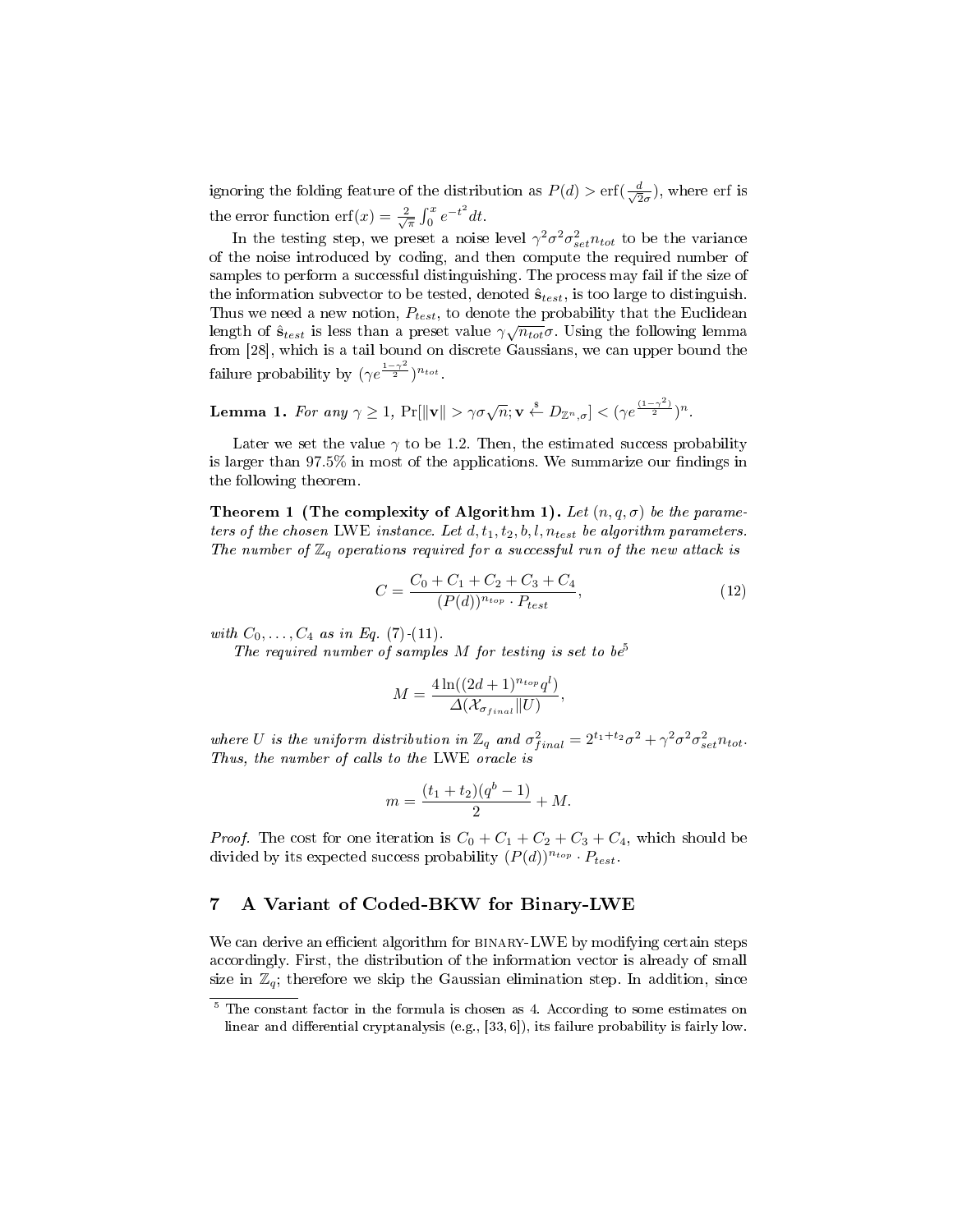

Fig. 1. Number of eliminated rows vs.  $log<sub>2</sub>$  of error variance.

the prime  $q$  is a relatively large symbol, it is beneficial to replace the step of the FFT hypothesis testing by a simple step exhausting all the combinations of the top  $n_{top}$  entries, which are uniformly chosen from the binary set  $\{0, 1\}^{n_{top}}$ . The variant is similar to Algorithm 1, so we omit it here and refer the interested reader to the full version for details.

# 8 Simulation

We have performed simulations to support our theoretical results. A simulation with parameters  $(q, \sigma, \#samples) = (2053, 2.70, 2^{25})$  is shown in Fig. 1, plotting the number of eliminated rows vs.  $log_2$  of the variance of the samples errors. Four standard 2-row BKW steps were used initially, followed by three iterations each of  $[3,2]$ -,  $[4,2]$ -,  $[5,2]$ - and  $[6,2]$ -coding steps. The dashed horizontal line shows the variance of the corresponding uniform distribution (variance roof) of the errors, setting an upper bound for variance in simulations. The four curves show the performances of 2-step BKW (theoretical), theoretical coded-BKW (according to Section 6), coded-BKW simulation, and coded-BKW simulation when employing the unnatural selection heuristic (see [3]).

It is clear that coded-BKW significantly outperforms plain BKW. Furthermore, it can be seen that the developed theoretical estimations for coded-BKW very closely match actual simulation performance.

Last but not least, the unnatural selection heuristic can be employed by producing more samples, but retaining only the ones with the smallest coding errors. Instead of producing  $2^{25}$  samples,  $2^{27}$  were produced at each step. There is a clear gain in variance performance, and that gain is even larger when the sample factor is increased. These results will be detailed in the full version.

### 9 Summary of Results

We now present numerical results, as shown in Table 1 and 2, using the new algorithms to solve the LWE and binary-LWE problems for various parameter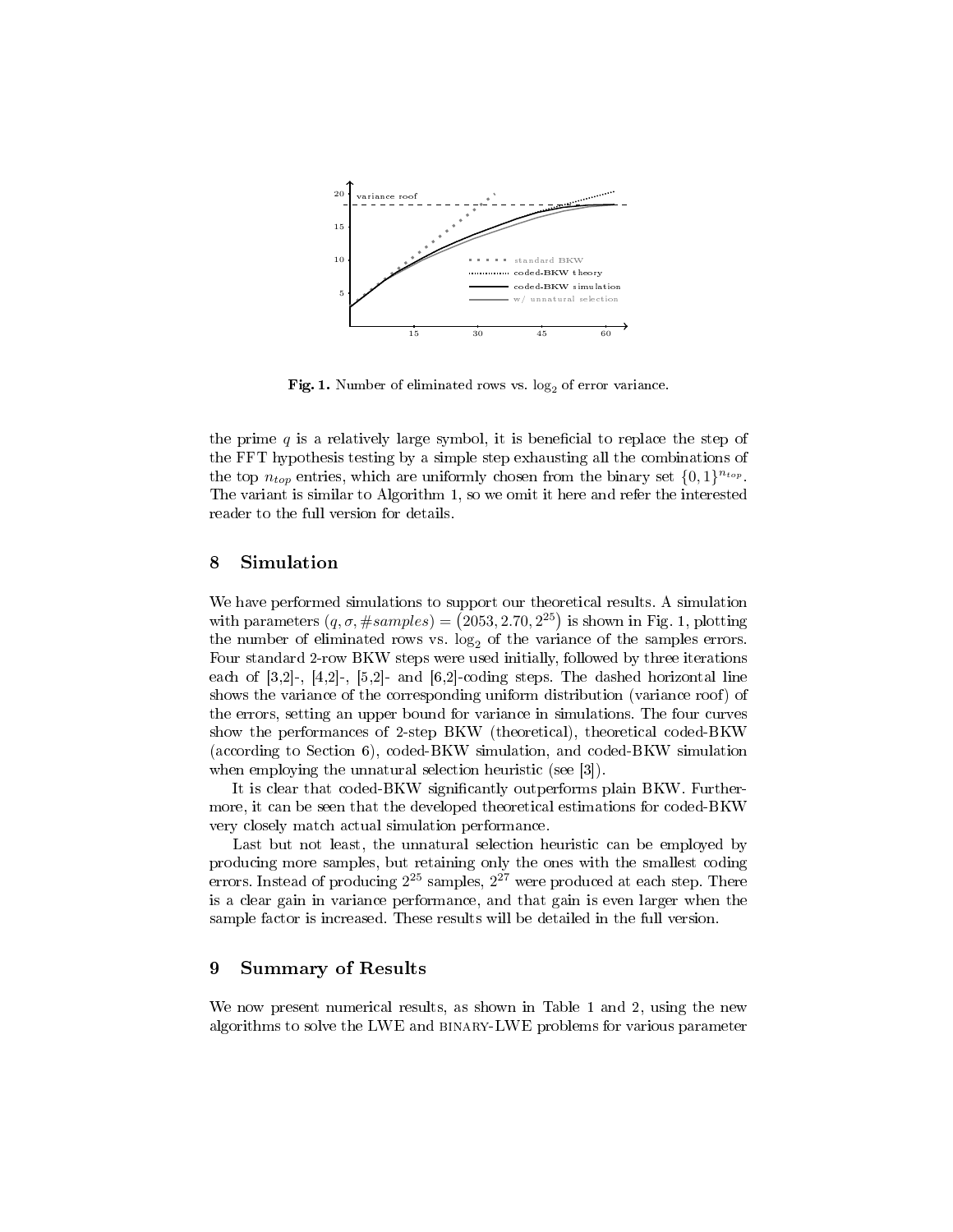settings, including instances from Regev's cryptosystem [31] or from Lindner and Peikert's paper [25]. As in [17], we consider operations over  $\mathbb C$  to have the same complexity as the operation in  $\mathbb{Z}_q$ , and set  $C_{FFT}$  to be 1, which is the best we can obtain for an FFT. We also set  $\gamma = 1.2$  and  $d = 3\sigma$ .

As in [1], we apply the new method to the instances proposed in a somewhat homomorphic encryption scheme [2], which can be considered as LWE instances using linearization. Our method yields substantial improvements in all cases and especially solves an instance with the number of variables in the linearized system  $n = 153$  (targeting 128-bit security [1]), in about  $2^{119}$  bit operations, thereby breaking the claimed security level.

We present here additional information about the comparisons in Table 1 and 2. Firstly, only the new algorithms and the algorithm proposed in [17] are key-recovery attacks; all the others belong to the class of distinguishing attacks. Secondly, the counterpart proposed by Albrecht et al. [3] is the version without unnatural selection, since we can also improve our algorithm by this heuristic. Thus, we accelerate the BKW-type BINARY-LWE solver by a factor of almost  $2^{20}$ , for the toy instance  $n = 128$  in Regev's parameter setting. Last, we adopt the estimating model in [1, 3] using data from the implementations in [25, 11, 26] to evaluate the performance of the lattice reduction distinguisher, when LWE is reduced to SIS. We refer the interested readers to these two papers for details.

When reducing LWE to BDD, also named "Decode" in [25], Lindner and Peikert reported the running time of this attack on two LWE instances. Albrecht et al. [1] multiplied the time by the clock speed of the CPU used, compared with their BKW variant, and finally reached the conclusion that the BDD approach would yield substantially lower complexity. Specifically, their estimation about this "Decode" approach on one (with parameter (136, 2003, 5.19)) of the two instances is about  $2^{91.4}$   $\mathbb{Z}_q$  operations. We obtain a much better time complexity of about  $2^{80.6}$  operations over  $\mathbb{Z}_q$ , when applying Algorithm 1 to this instance.

As Ring-LWE is a sub-problem of LWE, the new algorithm can be employed to attack some recent Ring-LWE-based cryptosystems [21, 16, 32]. We solve the underlying Ring-LWE (256, 7681, 4.51) and Ring-LWE (512, 12289, 4.86) instantiations in  $2^{123}$  and  $2^{225}$  bit-operations, respectively, thereby breaking the claimed 128-bit and 256-bit security levels.

### 10 Conclusion

We have proposed a new algorithm to solve the LWE problem by modifying the steps of the BKW algorithm using lattice codes. Our algorithm outperforms the previous BKW variants for all instantiations we considered and also all the lattice reduction approaches from some size of instances and onwards. To the best of our knowledge, it is the best LWE solver when the dimension  $n$  is large enough and it seems to cover the choices of today's and future security levels. Another application is that it outperforms all the other approaches drastically on the BINARY-LWE problem.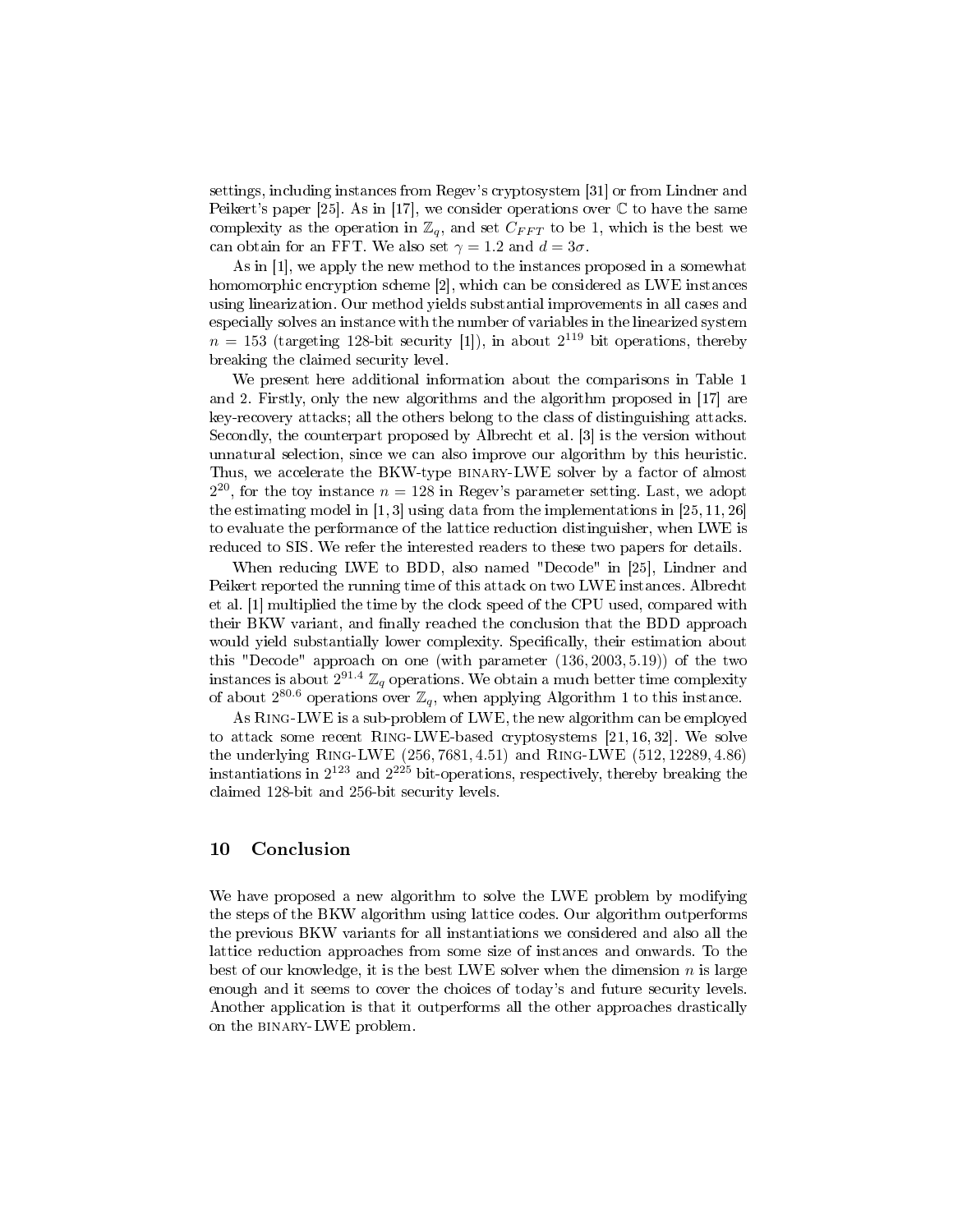# References

- 1. Albrecht, M.R., Cid, C., Faugère, J.C., Fitzpatrick, R., Perret, L.: On the complexity of the BKW algorithm on LWE. Designs, Codes and Cryptography pp. 130 (2013)
- 2. Albrecht, M.R., Farshim, P., Faugere, J.C., Perret, L.: Polly cracker, revisited. In: Advances in Cryptology-ASIACRYPT 2011, pp. 179-196. Springer (2011)
- 3. Albrecht, M.R., Faugère, J.C., Fitzpatrick, R., Perret, L.: Lazy Modulus Switching for the BKW Algorithm on LWE. In: Krawczyk, H. (ed.) Public-Key Cryptography-PKC 2014, Lecture Notes in Computer Science, vol. 8383, pp. 429– 445. Springer Berlin Heidelberg (2014)
- 4. Applebaum, B., Cash, D., Peikert, C., Sahai, A.: Fast Cryptographic Primitives and Circular-Secure Encryption Based on Hard Learning Problems. In: Halevi, S. (ed.) Advances in Cryptology–CRYPTO 2009, Lecture Notes in Computer Science, vol. 5677, pp. 595–618. Springer Berlin Heidelberg (2009)
- 5. Arora, S., Ge, R.: New algorithms for learning in presence of errors. In: Automata, Languages and Programming, pp. 403-415. Springer (2011)
- 6. Baigneres, T., Junod, P., Vaudenay, S.: How far can we go beyond linear cryptanalysis? In: Advances in Cryptology-Asiacrypt 2004, pp. 432450. Springer (2004)
- 7. Blum, A., Kalai, A., Wasserman, H.: Noise-tolerant learning, the parity problem, and the statistical query model. Journal of the ACM  $50(4)$ ,  $506-519$  (2003)
- 8. Brakerski, Z.: Fully homomorphic encryption without modulus switching from classical GapSVP. In: Advances in Cryptology–CRYPTO 2012, pp. 868–886. Springer (2012)
- 9. Brakerski, Z., Langlois, A., Peikert, C., Regev, O., Stehlé, D.: Classical Hardness of Learning with Errors. In: Proceedings of the Forty-fth Annual ACM Symposium on Theory of Computing. pp. 575-584. STOC '13, ACM (2013),
- 10. Brakerski, Z., Vaikuntanathan, V.: Efficient Fully Homomorphic Encryption from (Standard) LWE. In: Proceedings of the 2011 IEEE 52nd Annual Symposium on Foundations of Computer Science. pp. 97-106. IEEE Computer Society (2011)
- 11. Chen, Y., Nguyen, P.Q.: BKZ 2.0: Better lattice security estimates. In: Advances in Cryptology-ASIACRYPT 2011, pp.  $1-20$ . Springer (2011)
- 12. Cohen, G., Honkala, I., Litsyn, S., Lobstein, A.: Covering codes, vol. 54. Elsevier (1997)
- 13. Conway, J., Sloane, N.: Voronoi regions of lattices, second moments of polytopes, and quantization. Information Theory, IEEE Transactions on  $28(2)$ ,  $211-226$  (1982)
- 14. Conway, J.H., Sloane, N.J.A., Bannai, E., Leech, J., Norton, S., Odlyzko, A., Parker, R., Queen, L., Venkov, B.: Sphere packings, lattices and groups, vol. 3. Springer-Verlag New York (1993)
- 15. Cover, T.M., Thomas, J.A.: Elements of information theory. John Wiley & Sons (2012)
- 16. De Clercq, R., Roy, S.S., Vercauteren, F., Verbauwhede, I.: Efficient Software Implementation of Ring-LWE Encryption. Design, Automation and Test in Europe (DATE 2015) (2015)
- 17. Duc, A., Tramèr, F., Vaudenay, S.: Better algorithms for LWE and LWR. In: Advances in Cryptology - EUROCRYPT 2015, pp. 173-202. Springer (2015)
- 18. Erez, U., Litsyn, S., Zamir, R.: Lattices which are good for (almost) everything. IEEE Transactions on Information Theory  $51(10)$ ,  $3401-3416$  (2005)
- 19. Gentry, C.: A fully homomorphic encryption scheme. Ph.D. thesis, Stanford University (2009)